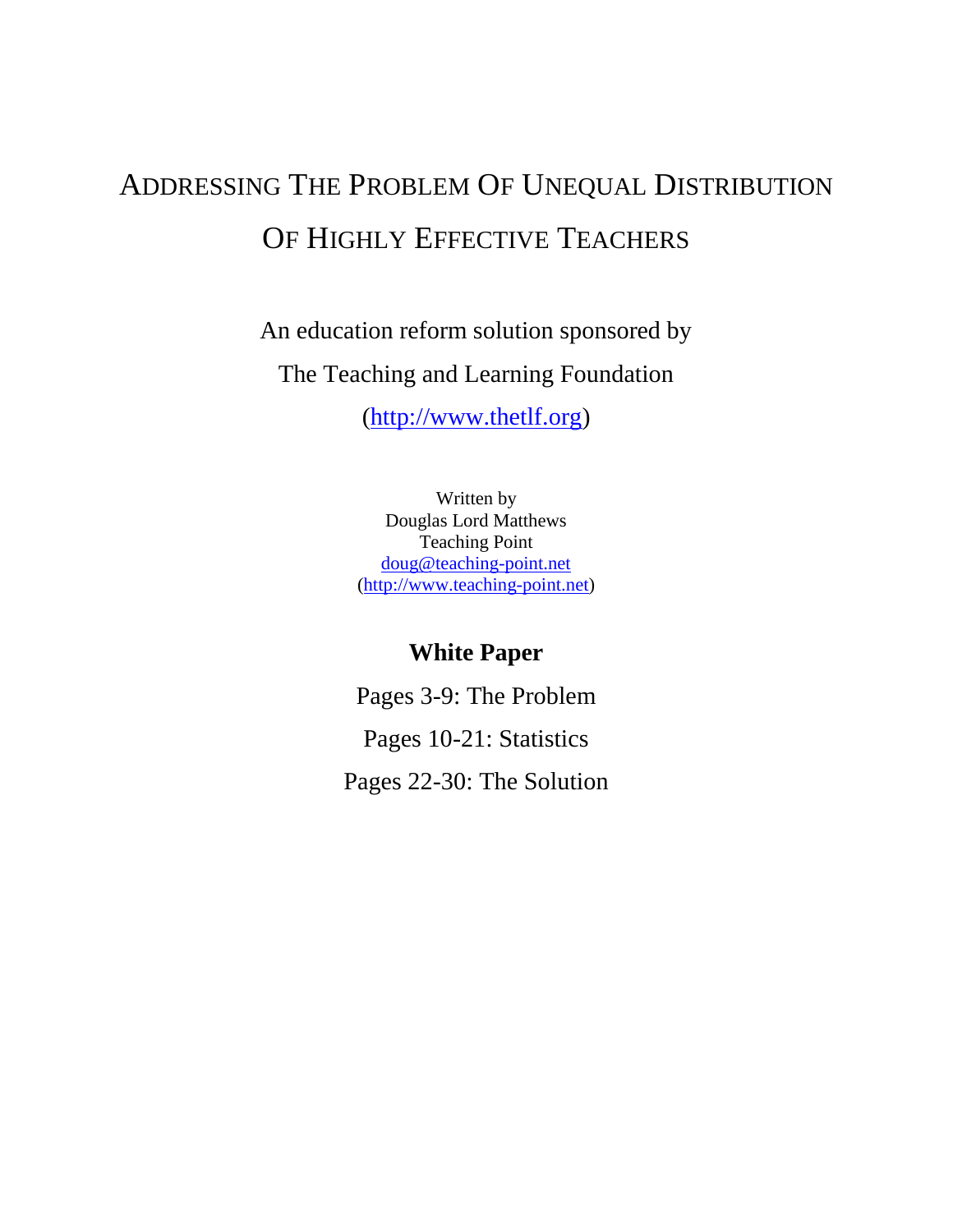## Forward

We are all reminded that every state has an educational credentialing system in place to assure the best qualified teachers are assigned to each subject.

It has become a state's rights issue, a *No Child Left Behind* mandate, that all teachers be highlyqualified. Many states are applying for or already have received waivers from this and/or the Average Yearly Progress (AYP) goal so as to lessen the number of failing schools by that definition.

In this paper we have assumed the stance that the law still exists. The terminology relating to highly-qualified teachers is still in place, and that even absent the law, it will still be the state's responsibility and goal to provide the most highly effective teachers in every subject.

So, regardless of whether NCLB exists, all stakeholders, parents, students, educators and politicians in each state will still be concerned with the unequal distribution of highly-qualified effective teachers.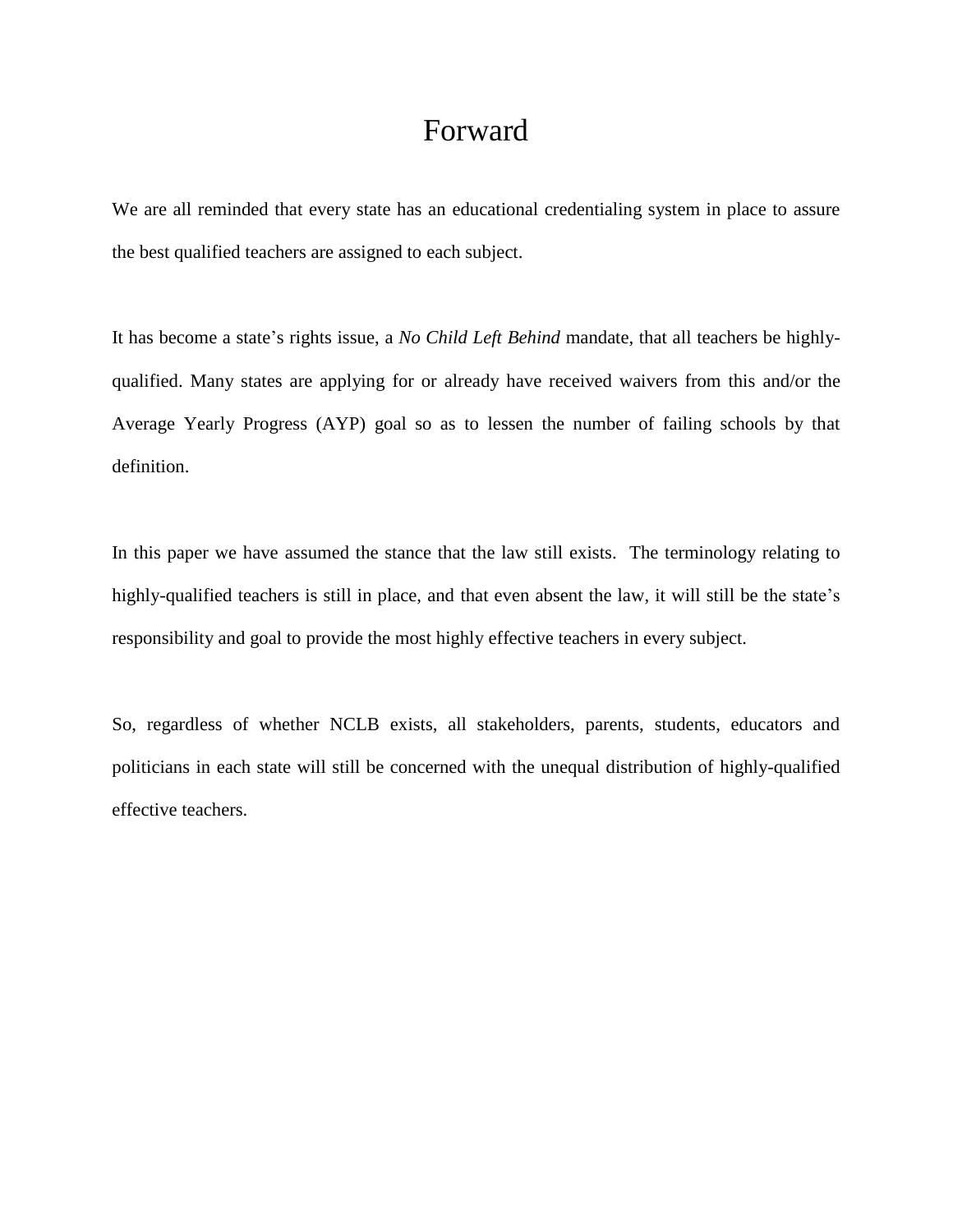## ADDRESSING THE PROBLEM OF THE UNEQUAL DISTRIBUTION OF HIGHLY EFFECTIVE TEACHERS

This writing proposes a practical, economical path to the better preparation of in-service teachers on a subject-by-subject basis leading to improved student achievement. The need for such a path is evident in the crisis's defined by failing schools, the unequal distribution of effective teachers, lagging adequate yearly progress (AYP: half of all U.S. schools failing in this measure according to Center on Education Policy Report released Dec. 2011, per cent by state on pages 18-21 of this paper), the high teacher turnover, the looming teacher retirements, the lowered standards for instructor hiring, the low student achievement, the low graduation rates. Collectively, the results are an inadequate level of college and workforce readiness, which contributes to concerns relating to national competitiveness and security issues. In order to highlight the size and scope of the issue, you may only need to review a partial list of the many programs that have been proposed or implemented to addressthese issues, including:

- Short duration professional development workshops (focusing on pedagogy, classroom management, differentiated learning, etc.)
- Longer school day and/or longer school year
- Smaller class sizes
- Block scheduling / modular scheduling
- Information process approach to learning: problem-based learning, inquiry-based learning, essential questions, discovery or project-based curriculum designs
- Virtual classrooms
- Whole language
- After school programs (including tutoring)
- Paying students for good grades
- Moving the best teachers out of the classroom and placing them in mentoring positions
- Moving the best teachers from suburban to urban or hard-to-staff schools
- Establishing smaller schools
- Generic mentoring of teachers
- Individualized study programs
- **Differentiated Education Strategies**
- Mainstreaming of all students trackless curriculum
- Dumbing down of course content in effort to leave no child behind
- Open classroom, blended learning, team teaching
- Cross-curriculum learning
- Enrolling more students in college prep and AP courses
- More standardized testing
- Merit pay
- Credentialing
- Vouchers, school choice
- Turnaround, restart, closure, or transformation of schools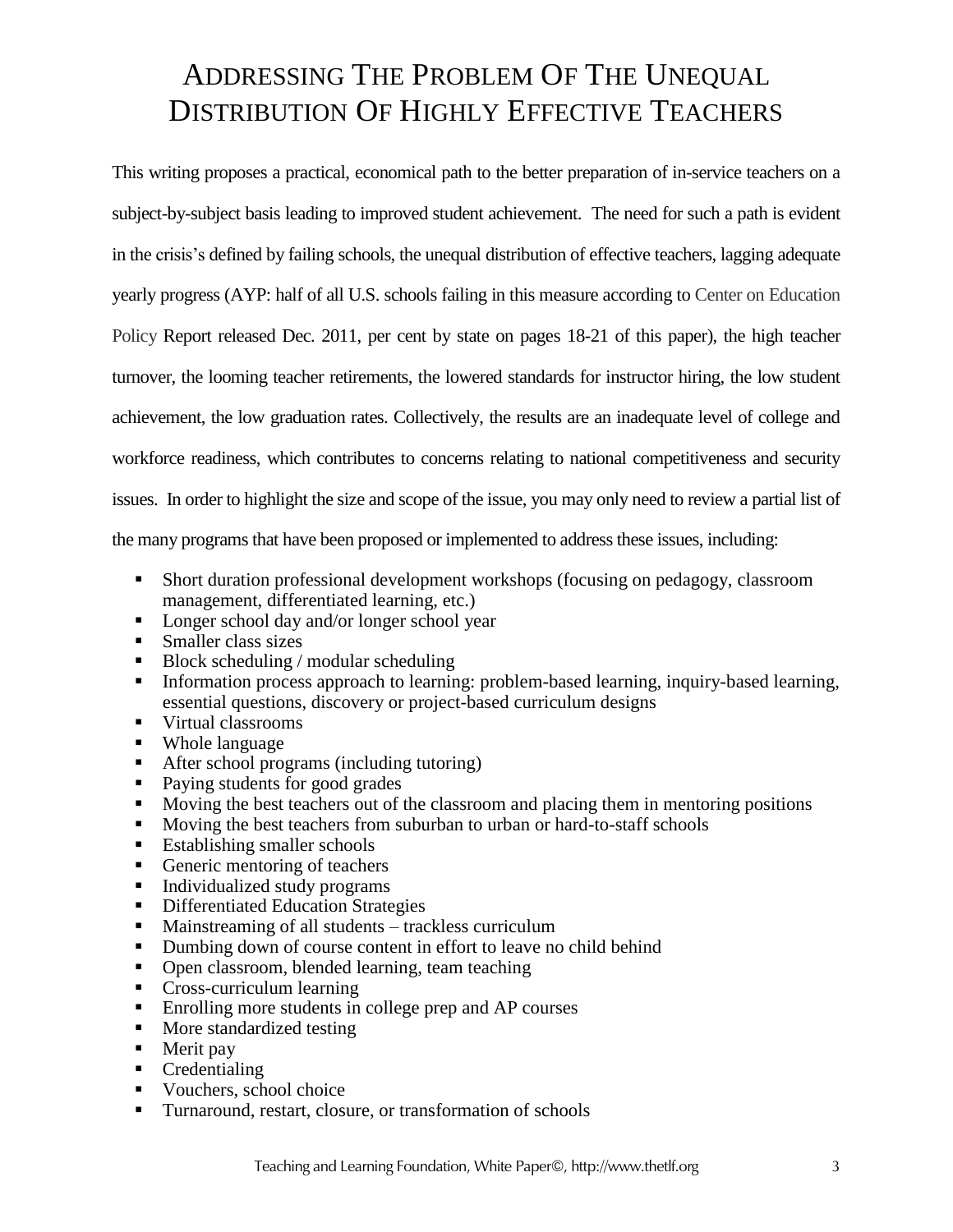In addition, a report recently released by the GAO found 82 overlapping teacher training programs, none of which has solved the problem to date. Each of these well-intentioned programs or solutions has a price and can be costly in any economic climate. Although many have attained some initial success, the problem of failing schools and underachieving students remains unsolved.

#### **1. The Problem:**

There is a huge amount of public and private data, research and commentary on the global challenge of failing school systems. Research, over decades, shows a one-to-one relationship between better prepared teachers leads to improved student achievement.

To underline the severity of the problem, close to 30% of all entering high school freshman fail to graduate, almost 50% fail to graduate in many U.S. urban school districts. In many cases, students are taught by instructors who lack a college major or minor in the subject. In the physical and biological sciences and history, the percentages are over 50% of students taught by an under qualified teacher.

The U.S. Department of Labor data indicates that if even 33 percent of current dropouts would graduate from high school, the federal government would save \$11 billion each year in food stamps, housing assistance and temporary assistance for needy families. Recent data released from the "Alliance for Excellent Education," a D.C.-based policy, research and advocacy organization, indicate more than 1.2 million students in the U. S. didn't graduate from high school in 2004, the last year for which data was available. These numbers are going in the wrong direction. This is more than just another indictment of our public schooling process. According to the recent Alliance report, in the lifetimes of the dropouts, it will cost the nation \$325 billion in lost wages, taxes and productivity.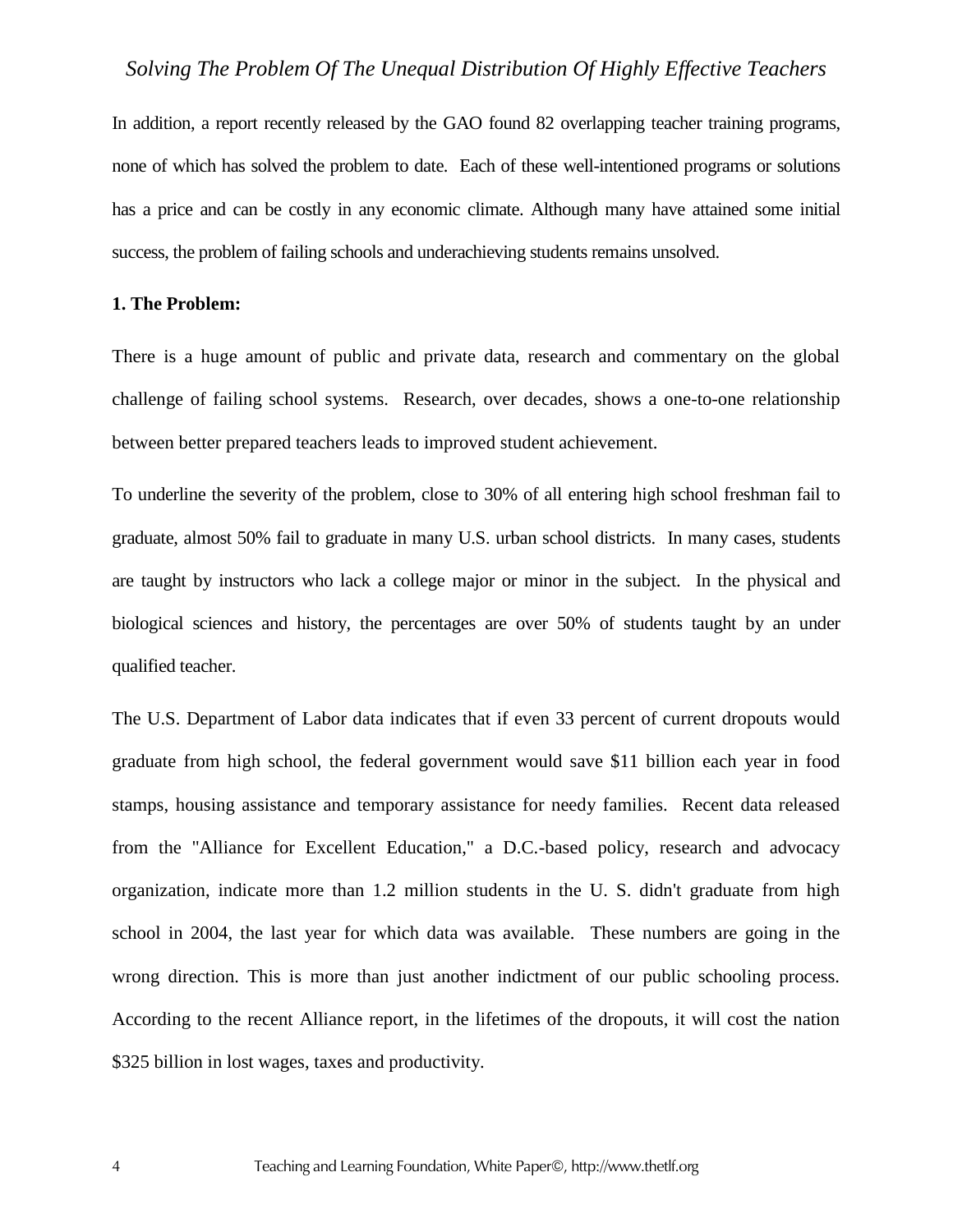Presidents, past and present, and the National Governors Association have identified their *highest education priority as the need to highly qualify all teachers, particularly high school teachers,* in all the subjects they teach. Convincing research concluded, we will never achieve our national goal of leaving no child behind until we leave no teacher behind. Although State and Federal Governments have poured billions of dollars in to programs that allegedly address this problem, there still remains a huge opportunity to close the gap between expectations and actual results. Addressing the problem of under qualified K-12 teachers will help reduce the discrepancy in educational opportunity for all students.

Part of the federal No Child Left Behind law passed in 2001, the "highly qualified" provision requires teachers in every state to hold at least a bachelor's degree and demonstrate mastery in each subject taught, either by passing a state test or having studied the subject in college.

Regardless of whether you agree or not with the NCLB federal mandate that all teachers be highly qualified using the current definition of the law, or even if the entire law where repealed, it remains that each state has a credentialing system in place whose goal it is to provide the best qualified teacher in every classroom. If you have concerns about the term highly qualified, there should be little disagreement that each teacher should be as highly *effective* as possible.

Given that understanding, over a quarter of the 3.5 million PK-12 U.S. school teachers are assigned to teach at least one subject a day in which they lack even a college minor (including 261,000 secondary teachers who are the focus of this writing). Hundreds of thousands more are teaching a course for the first time, and although technically qualified, still have no experience in teaching that specific subject.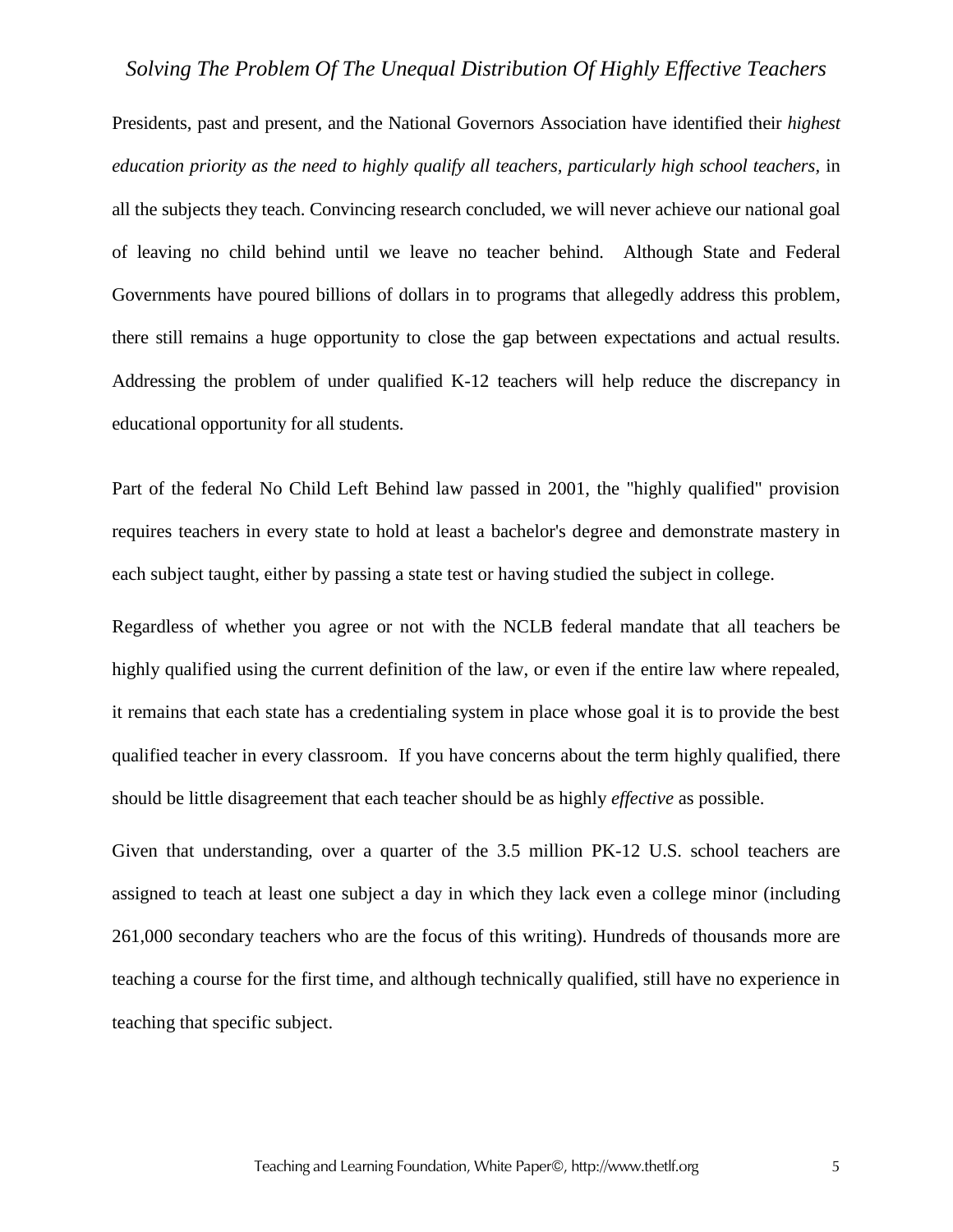Adding to this problem is the fact that over 2 million veteran teachers will retire in the next ten years requiring replacements from a smaller pool of qualified candidates. Thirty years ago teachers came from the top quintile of college graduates (before the best and brightest women migrated to more financially rewarding professional opportunities). Today, teachers typically (with exceptions) come from the lowest quintile of graduates adding more each year to the problem of under qualified teachers. Additionally, a recent study found that 4 out of 10 teachers now come from alternative certification routes (nonteaching careers) as opposed to graduating from schools of education.

At one time or another during their careers, 100% of teachers face the problem of teaching a subject for the first time. While they are adapting to this problem, it inevitably negatively affects their students. The problem of new course assignments affects everyone involved, from the administration to the department chair, teacher, student and parent. Assigned to teach a subject for which they do not have proper qualifications or experience happens often to a novice teacher or from time-to-time to a veteran teacher.

It only takes a few teachers in a particular school, unavoidably assigned to a new subject (for which they are only technically qualified) or, worse, assigned out-of-field (meaning they have neither college major nor minor in the subject), to result in a failing status or lower Adequate Yearly Progress (AYP) for the entire school. (See solution section for an answer to this situation).

The 2002 NCLB Education Bill called for all teachers to be 'highly qualified' in their teaching assignments by June 2006. Unfortunately, despite many well-intentioned educational initiatives, programs and massive funding, this goal has not been reached.

There are articles and reports almost weekly that further amplify the need for better and more focused teacher preparation and professional development. Here are a few examples from Education Week: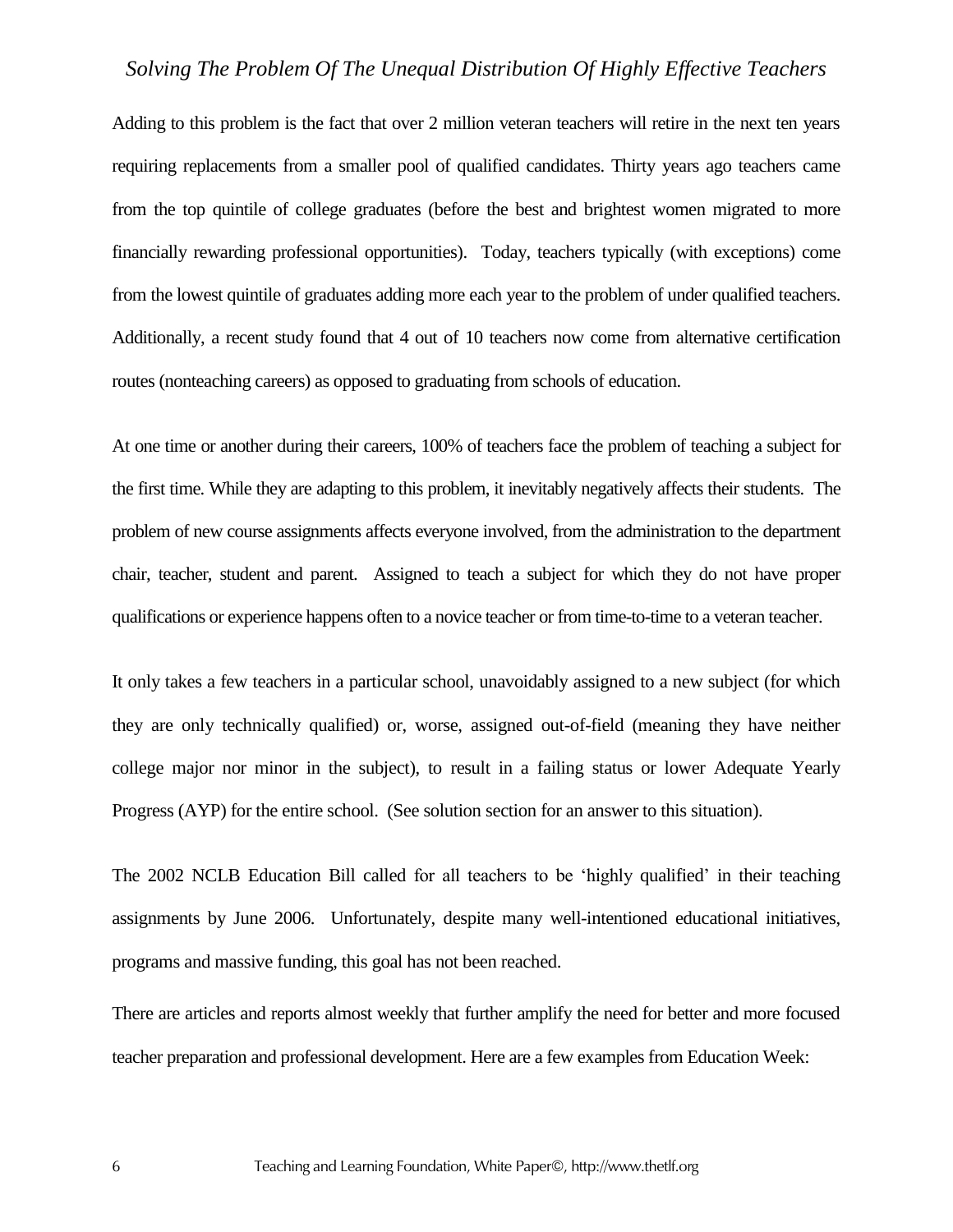*Teaching at the Precipice: Strengthening Teacher Retention and Recruitment for the Long* 

*Haul,* Nov. 5, 2008, by Arthur E. Levine and David Haselkorn:

"…nearly half of all teachers (are) leaving their classrooms within five years and as many of a third of the nation's teaching force (are) readying for retirement…Study after study has shown that experienced teachers are more effective in raising student academic performance. We can help retain teachers ameliorating the key problems which cause them to leave: poor salaries, bad working conditions, low status and too little preparation for the classroom…The National Commission on Teaching and America's Future has estimated the cost of replacing teachers who turn over in the early years at \$15,000 to \$20,000 per teacher in our largest urban schools. The additional cost of remediation for students who lack expert teachers more than doubles that amount."

*Out-of-Field Teaching More Common in Poor Schools,* Dec. 10, 2008, Article by Stephen Sawchuk: "Children in high-poverty schools are twice as likely as those in affluent schools to be taught by teachers who hold neither certification nor academic majors in their fields, says the report commissioned by the Education Trust, a Washington-based group that advocates for children...The (NCLB) law requires to staff every core academic class with a 'highly-qualified' teacher – one who is fully licensed, holds a bachelor's degree, and demonstrates content matter knowledge in his or her field (by passing a test)…Out-offield teaching appears to be most severe in grades 7-12. At that level, more than 2 in every 5 classes in high-poverty schools were taught by teachers who held neither certification nor an academic major in their fields according to the Federal SASS data."

*Pressure Builds for Effective Staff Training - Teachers' on-the-job learning seen as path to greater student gains,* July 27, 2005, Article by Debra Viadero:

Experts know, for instance, that programs focused on the academic content that teachers must cover and on *how students think about that content are more effective than those that impart more generic teaching techniques. They know that longer-lasting professional development tends to produce better results.* They also know that such programs work best when they link to teachers' daily classroom experiences—the tasks their students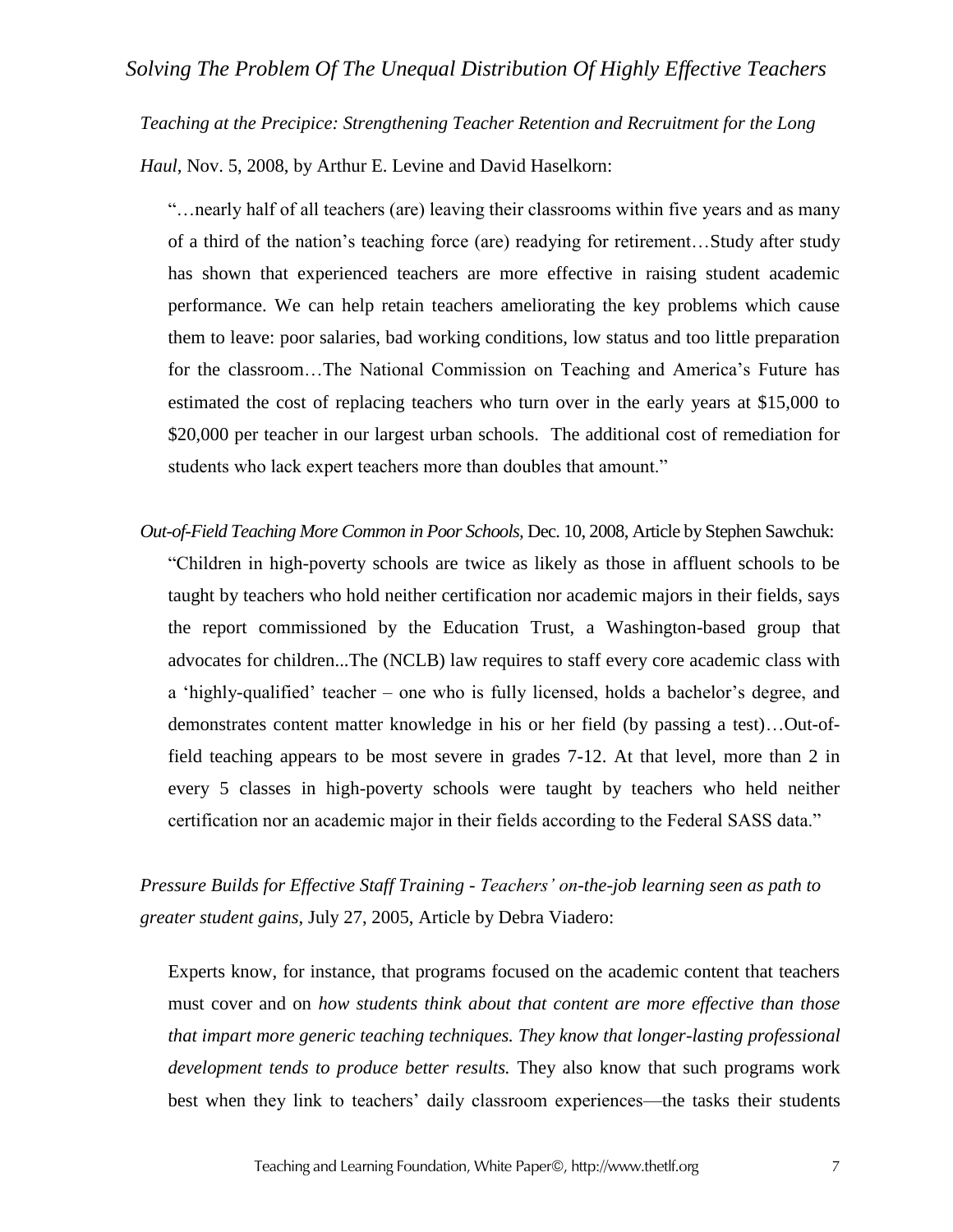will have to do, for example, or the texts they will use. Besides measuring students' learning gains . . . studies will test teachers' "pedagogical content knowledge"—in other words, both what teachers know about the subject matter and what they know about how children learn and think about it.

The following text is excerpted from a report prepared by the National Commission on Teaching and America's Future, April 2008: *America's Schools Are About to Be Hit By the Largest Teacher Retirement Wave in History Are We Ready? (italics in the following quotes are our emphasis)*

"Over 50 percent of the nation's teachers and principals are Baby Boomers. During the next four years we could lose a third of our most accomplished educators to retirement. The wave of departures will peak during the 2010 - 11 school year, when over one hundred thousand veteran teachers could leave. In less than a decade more than half of today's teachers  $-1.7$  million  $-$  could be gone.

*We can't recruit our way out of this problem*. Wholesale replacement of accomplished veterans with inexperienced beginners is a bad bet. Beginning teacher attrition rates have been rising steadily for more than a decade (see Appendix A). By some estimates, over a third of the nation's new teachers leave the profession within three years. In some school districts half of the new hires are replaced every five years. *The schools in these districts struggle to close the student achievement gap, because precious resources and time are consumed by constant efforts to rebuild their staff. High turnover is a central factor driving the inequitable distribution of quality teaching.*

*The consequences of this turnover are particularly dire for high*‐*poverty schools that struggle to close the student achievement gap because they never close the teaching quality gap—they are constantly rebuilding their staff. A massive amount of their scarce capital* both human and financial—is consumed by the constant process of hiring and replacing *beginning teachers*, who leave before they have mastered the ability to collaborate with their colleagues to create a successful learning culture for their students. When they go, they leave a host of problems behind for the eager young teachers who take their place."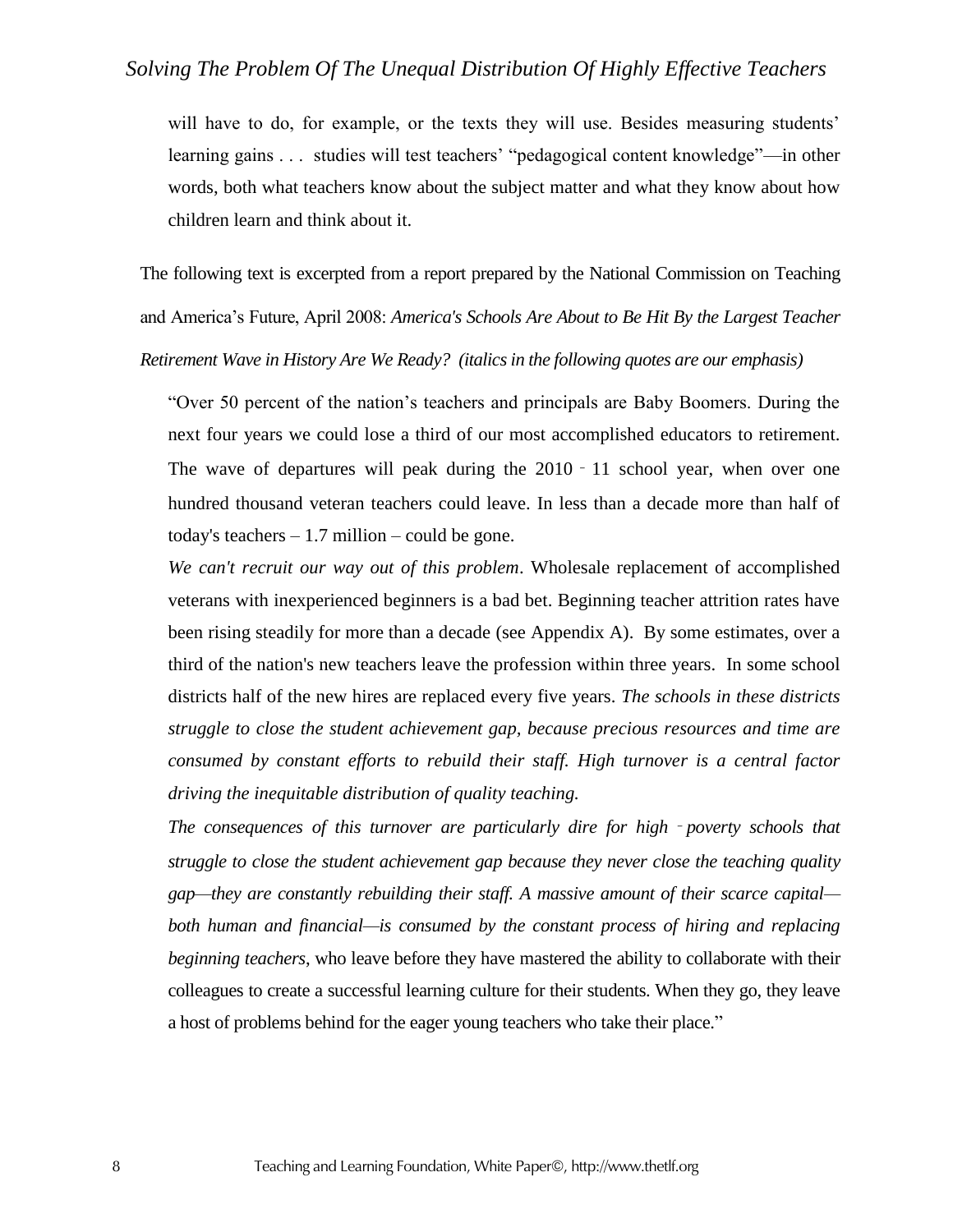"The traditional teaching career is collapsing at both ends. Beginners are being driven away by antiquated preparation practices, outdated school staffing policies, and inadequate career rewards. At the end of their careers, accomplished veterans who still have much to contribute are being separated from their schools by obsolete retirement systems. In five years, two-thirds of the teachers we entrust our children to in America's classrooms could be gone.

*Additionally, no recruitment strategy, no matter how robust or well*‐*funded, can capture and distribute the wisdom and collective knowledge of successful dedicated veteran teachers. Few school systems have any way to identify who should stay, and virtually none has a way to institutionalize what the most accomplished teachers have learned through their decades of service about how to improve student achievement."*

In an article entitled *No U-Turn*, by Diana Senechal, March 4, 2010, published in [The Core](http://blog.coreknowledge.org/)  [Knowledge Blog,](http://blog.coreknowledge.org/) Closing the Achievement Gap: Teaching Content, Senechal writes:

"In [The Death and Life of the Great American School System,](http://www.amazon.com/Death-Great-American-School-System/dp/0465014917/ref=sr_1_1?ie=UTF8&s=books&qid=1263989973&sr=8-1) as in her previous work, Diane Ravitch takes apart many education fads and clichés. Throughout her career, Ravitch has repeatedly criticized the tendency of reformers to latch onto the newest educational idea without regard for the substance of a curriculum. In *The Troubled Crusade* (1983), and later, in *Left Back* (2000), she describes the curriculum revision movement of the early decades of the twentieth century: it typically began with an administrator learning that 'his own school's program, no matter how successful it might seem, was outmoded.' *The efforts to bring the school in line with the times invariably destroyed the academic curriculum*. In her latest book, too, she shows the futility of reforms that ignore the substance of learning. '*Schools have been pushed beyond teaching reading and writing to include social programs and became laboratories for instructional fads…*'"

According to U.S. Department of Education statistics over 40%, of the 3,500,000 K-12 teachers in the U.S. are either new to the profession; have only a general education degree; are assigned to teach a subject out-of-field (a subject in which they have neither a college major or minor) each year. Lack of preparation among new or out-of-field teachers telegraphs a negative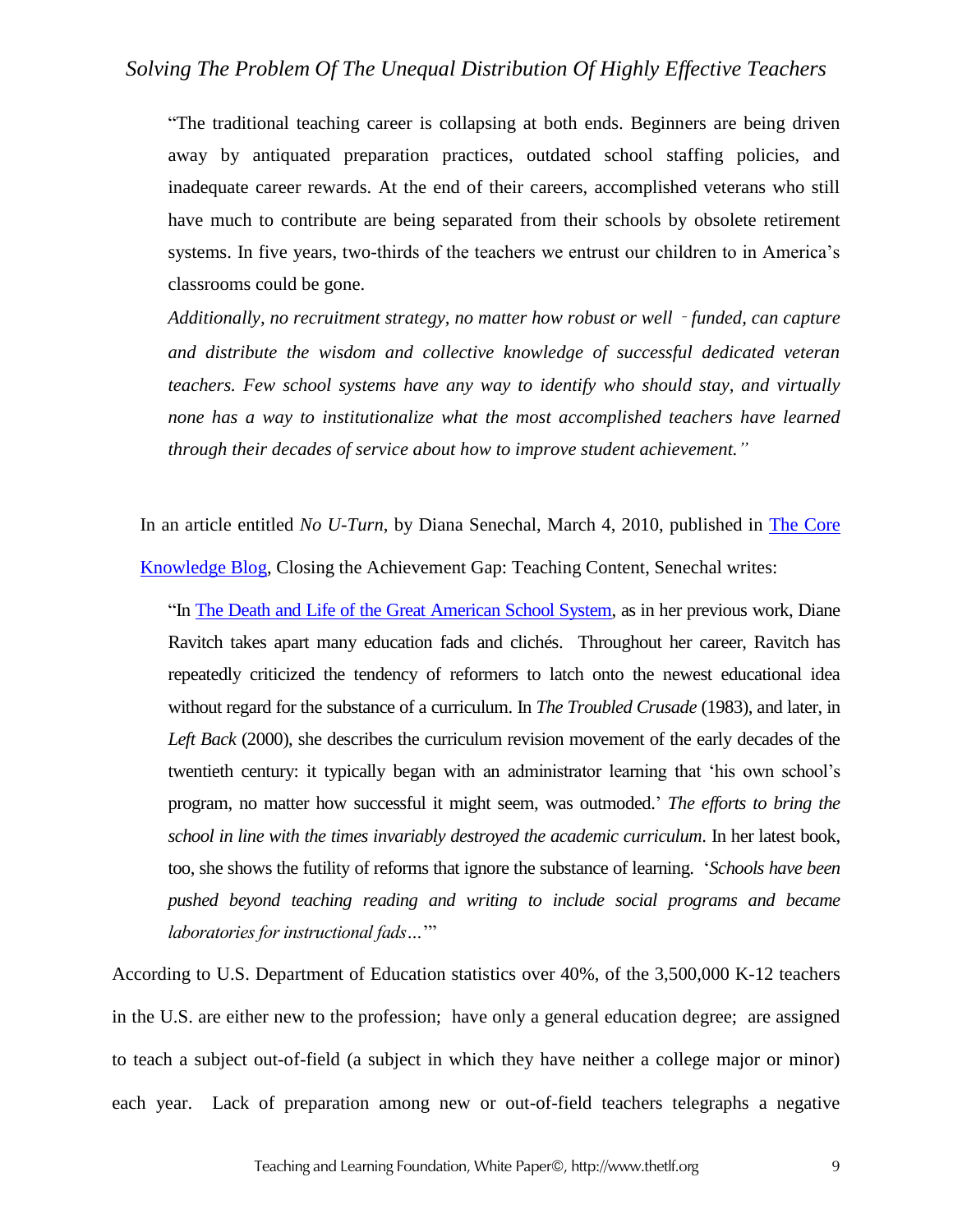message to students, leading to a loss of respect for the teacher, a break down in classroom discipline and an environment not conducive to learning. Thousands of schools have been given failing grades by the US Department of Education, based on individual state performance standards. Adding to these problems is an existing shortage of qualified teachers. It is disturbing that some school districts are offering signing bonuses and waiving traditional teaching certification requirements.

#### **Quantifying the problem:**

The U.S. Department of Education National Center for Educational Statistics (NCES) has over the decades defined and quantified the problem of underprepared teachers. To be specific, there are two categories of teachers who would most benefit from a sustained professional development program leading to their becoming highly qualified in their new subject assignments:

**1) Under-qualified:** Secondary teachers (approx. 261,000 each year in a changing population) who are assigned to subjects for which they are not technically qualified to teach because they:

- a) Do not have a collegiate major or minor in the subject assignment,
- b) Do not have NCLB HOUSE points to qualify,
- c) Have not passed a competency test for that subject (where there is such a test available).

**2) Technically-qualified:** Secondary teachers (an additional 250,000 approximately and not included in the NCES estimates) who are "technically-qualified" to teach the subject, yet had never taught it before (these might be a secondary teacher certified in science with a life science collegiate major (such as biology) asked to teach a physical science such as chemistry or physics) or a physical education major asked to teach U.S. History.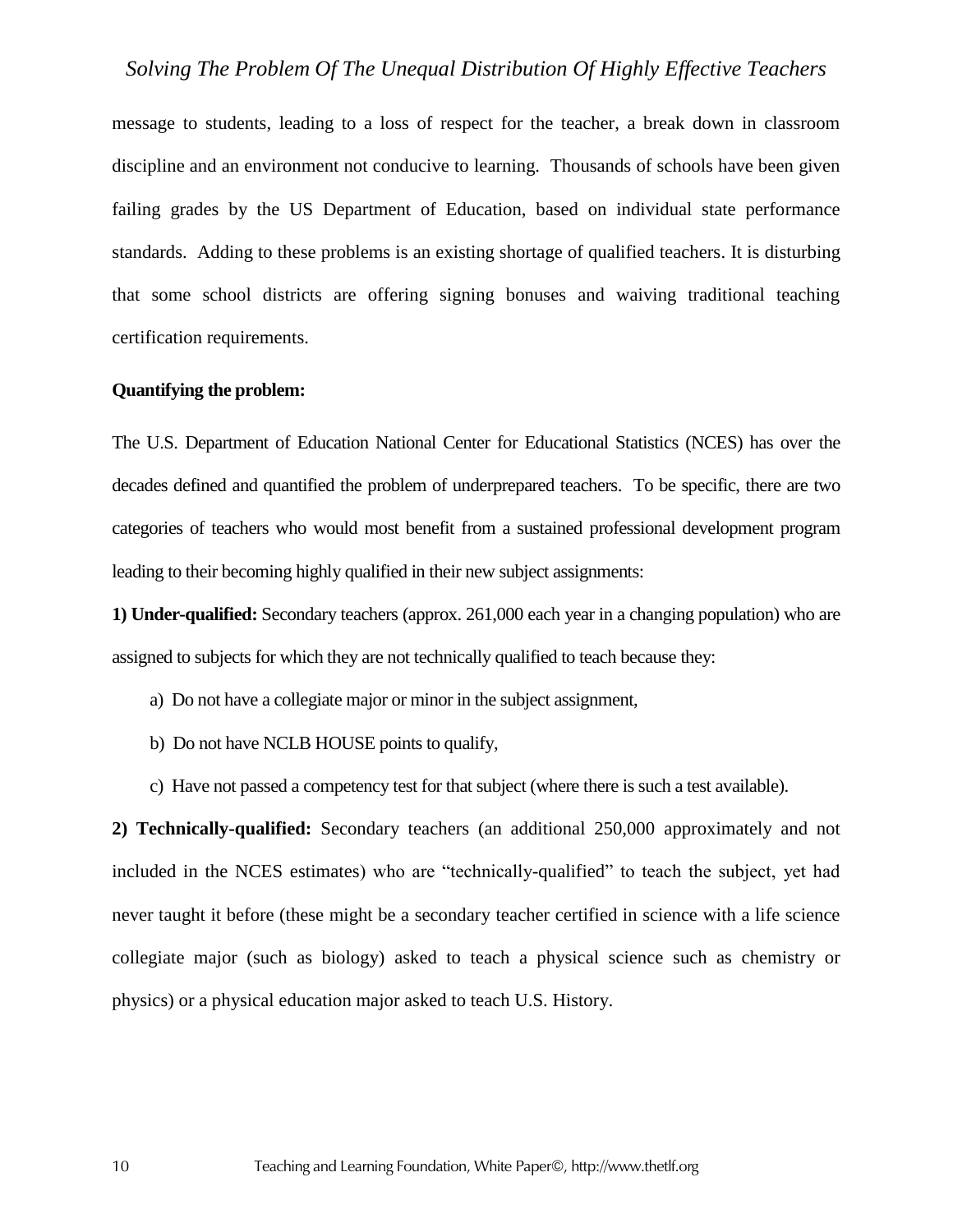Realistically, in a free labor market, the distribution of highly-qualified and effective teachers is a naturally occurring inequity. Highly qualified and effective teachers gravitate to suburban schools and lesser qualified teachers to urban schools. As a result, it has been found to be difficult to either:

- 1) Find enough highly qualified and effective educators who will volunteer for failing schools,
- 2) Coerce enough talented teachers, to failing schools.

In a recent *Education Next* interview, the observation was made that if we force teachers to teach in particular schools, they may leave for another district, choose an administrative position, or leave education altogether. Kati Haycock said in this interview **"**No matter what measure of "quality" you look at, poor and minority students—and not just those in inner-city schools—are much less likely to be assigned better-qualified and more-effective teachers. *Core academic classes in high-poverty secondary schools are twice as likely as those in low-poverty schools to be taught by a teacher with neither a major nor certification in the subject. The percentage of first-year teachers at high-minority schools is almost twice as high as the percentage of such teachers at low-minority schools."*

The following chart is based on the latest available NCES statistics from 1999 regarding out-offield teaching assignments by state. This chart shows that an average 24% of secondary teachers nationally are teaching one or more subjects out-of-field. It is our belief that if there had been measurable improvement, newer data would have been made available.

|                             | # SECONDARY     | <b>% TEACHERS OUT-</b> | # TEACHERS OUT- |
|-----------------------------|-----------------|------------------------|-----------------|
| STATE/JURISDICTION          | <b>TEACHERS</b> | <b>OF-FIELD</b>        | <b>OF-FIELD</b> |
| <b>ALABAMA</b>              | 19,298          | 22.97%                 | 4,433           |
| <b>ALASKA</b>               | 2,842           | 29.44%                 | 837             |
| <b>ARIZONA</b>              | 13,033          | 34.50%                 | 4,496           |
| <b>ARKANSAS</b>             | 15,678          | 18.24%                 | 2,860           |
| <b>CALIFORNIA</b>           | 77,488          | 26.68%                 | 20,674          |
| <b>COLORADO</b>             | 21,601          | 20.05%                 | 4,331           |
| <b>CONNECTICUT</b>          | 12,305          | 27.31%                 | 3,360           |
| <b>DELAWARE</b>             | 3,793           | 37.45%                 | 1,420           |
| <b>DISTRICT OF COLUMBIA</b> | 1,599           | 18.37%                 | 294             |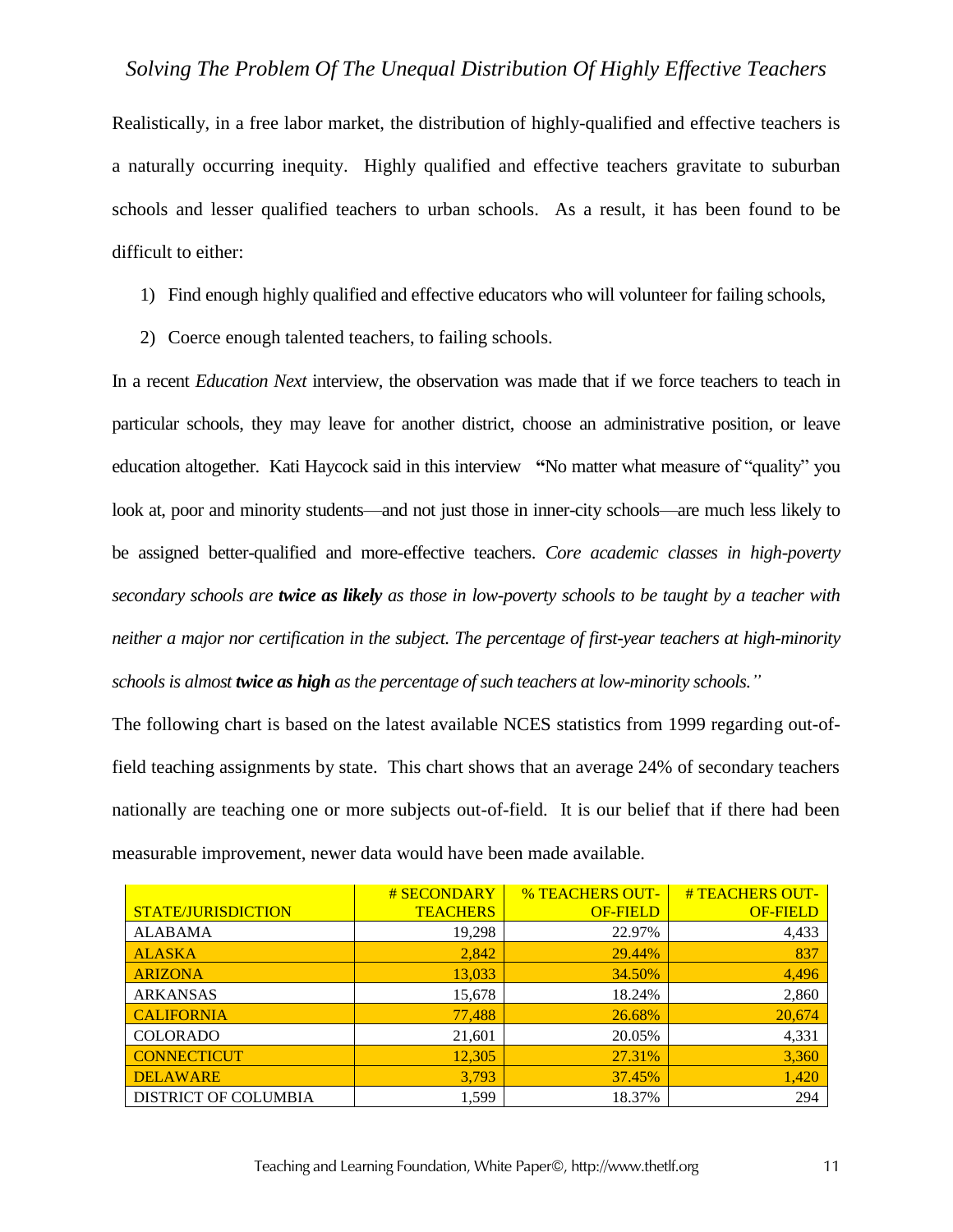|                       | # SECONDARY     | <b>% TEACHERS OUT-</b> | #TEACHERS OUT-  |
|-----------------------|-----------------|------------------------|-----------------|
| STATE/JURISDICTION    | <b>TEACHERS</b> | <b>OF-FIELD</b>        | <b>OF-FIELD</b> |
| <b>FLORIDA</b>        | 52,204          | 28.42%                 | 14,836          |
| <b>GEORGIA</b>        | 38,882          | 31.02%                 | 12,061          |
| <b>HAWAII</b>         | 5,000           | 33.04%                 | 1,652           |
| <b>IDAHO</b>          | 6,777           | 26.22%                 | 1,777           |
| <b>ILLINOIS</b>       | 32,161          | 22.03%                 | 7,085           |
| <b>INDIANA</b>        | 25,782          | 12.99%                 | 3,349           |
| <b>IOWA</b>           | 12,479          | 15.66%                 | 1,954           |
| <b>KANSAS</b>         | 14,791          | 19.51%                 | 2,886           |
| <b>KENTUCKY</b>       | 15,947          | 31.68%                 | 5,052           |
| <b>LOUISIANA</b>      | 14,742          | 40.15%                 | 5,919           |
| <b>MAINE</b>          | 5,423           | 29.37%                 | 1,593           |
| <b>MARYLAND</b>       | 21,462          | 22.33%                 | 4,792           |
| <b>MASSACHUSETTS</b>  | 33,655          | 19.44%                 | 6,543           |
| <b>MICHIGAN</b>       | 44,028          | 20.44%                 | 8,999           |
| <b>MINNESOTA</b>      | 25,364          | 7.28%                  | 1,846           |
| <b>MISSISSIPPI</b>    | 11,088          | 30.03%                 | 3,330           |
| <b>MISSOURI</b>       | 31,659          | 24.36%                 | 7,712           |
| <b>MONTANA</b>        | 3,436           | 20.47%                 | 703             |
| <b>NEBRASKA</b>       | 8,350           | 15.49%                 | 1,293           |
| <b>NEVADA</b>         | 6,937           | 30.49%                 | 2,115           |
| <b>NEW HAMPSHIRE</b>  | 4,493           | 20.58%                 | 925             |
| <b>NEW JERSEY</b>     | 28,172          | 17.47%                 | 4,922           |
| <b>NEW MEXICO</b>     | 4,837           | 35.17%                 | 1,701           |
| <b>NEW YORK</b>       | 69,480          | 18.11%                 | 12,583          |
| <b>NORTH CAROLINA</b> | 29,999          | 19.41%                 | 5,823           |
| NORTH DAKOTA          | 3,274           | 16.39%                 | 537             |
| <b>OHIO</b>           | 40,497          | 30.08%                 | 12,181          |
| <b>OKLAHOMA</b>       | 17,863          | 25.98%                 | 4,641           |
| <b>OREGON</b>         | 8,068           | 26.05%                 | 2,102           |
| PENNSYLVANIA          | 48,595          | 22.22%                 | 10,798          |
| <b>RHODE ISLAND</b>   | 4,657           | 17.66%                 | 822             |
| <b>SOUTH CAROLINA</b> | 13,158          | 22.49%                 | 2,959           |
| <b>SOUTH DAKOTA</b>   | 2,646           | 22.23%                 | 588             |
| <b>TENNESSEE</b>      | 15,735          | 35.62%                 | 5,605           |
| <b>TEXAS</b>          | 110,911         | 29.67%                 | 32,907          |
| <b>UTAH</b>           | 9,088           | 19.37%                 | 1,760           |
| <b>VERMONT</b>        | 3,053           | 22.51%                 | 687             |
| <b>VIRGINIA</b>       | 37,135          | 28.37%                 | 10,535          |
| <b>WASHINGTON</b>     | 21,078          | 26.03%                 | 5,487           |
| <b>WEST VIRGINIA</b>  | 6,759           | 30.38%                 | 2,053           |
| <b>WISCONSIN</b>      | 17,724          | 13.68%                 | 2,425           |
| <b>WYOMING</b>        | 3,475           | 19.03%                 | 661             |
| <b>TOTAL</b>          | 1,078,501       | 24.21%                 | 261,105         |

KEY: orange (or gray in black and white version of this report) = state or jurisdiction over national average of 24% secondary teachers out-of-field annually

Source for number of secondary teachers and % out-of-field: National Center for Educational Statistics at U.S. Department of Education, 1999-2000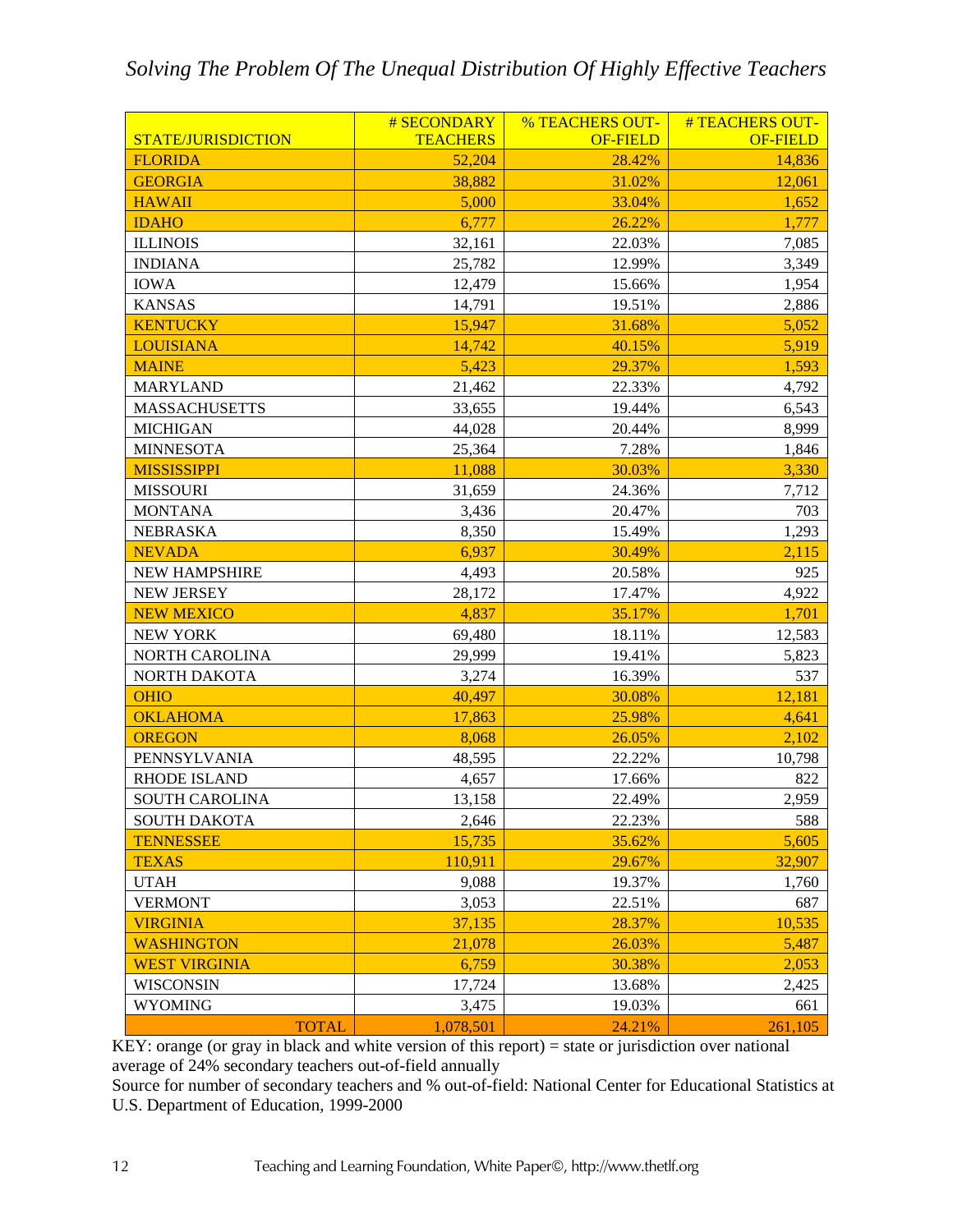The following chart details the per cent of teachers with or without a collegiate major in the subject of the classroom assignment. In summary, not much progress in the numbers of highly-qualified teachers by subject area is shown. It still remains that specific sciences (44%-78%), math (37%), foreign language (47%) and history (62%) are the least well served where teachers are technically qualified (certified) yet have no collegiate major in the subject. An assumption can be made that if progress had been made over the last few years, a survey would have been released to demonstrate that fact.

|                                           |             | Middle grades $(5-8)$         |                                      |                   | High school grades $(9-12)$   |           |                                      |                   |  |
|-------------------------------------------|-------------|-------------------------------|--------------------------------------|-------------------|-------------------------------|-----------|--------------------------------------|-------------------|--|
|                                           |             | No major and<br>certification | No major, minor, or<br>certification |                   | No major and<br>certification |           | No major, minor, or<br>certification |                   |  |
| <b>Subject</b>                            | $1987 - 88$ | 1999-2000                     |                                      | 1987-88 1999-2000 | 1987-88                       | 1999-2000 |                                      | 1987-88 1999-2000 |  |
| English                                   | 64.6        | 58.3                          | 19.5                                 | 17.4              | 38.2                          | 29.8      | 13.0                                 | 5.6               |  |
| Foreign language                          |             | 60.7                          |                                      | 13.8              |                               | 47.6      |                                      | 11.1              |  |
| Mathematics                               | 69.9        | 68.5                          | 17.2                                 | 21.9              | 37.4                          | 31.4      | 11.1                                 | 8.6               |  |
| Science                                   | 62.4        | 57.2                          | 16.3                                 | 14.2              | 31.4                          | 27.3      | 8.1                                  | 5.5               |  |
| Biology/life science                      | 70.0        | 64.2                          | 32.9                                 | 28.8              | 47.7                          | 44.7      | 9.3                                  | 9.7               |  |
| Physical science                          | 92.9        | 93.2                          | 43.0                                 | 40.5              | 70.2                          | 63.1      | 30.9                                 | 15.5              |  |
| Chemistry                                 |             |                               |                                      |                   | 62.9                          | 61.1      | 16.8                                 | 9.4               |  |
| Geology/earth/space<br>science            |             |                               |                                      |                   | 83.2                          | 78.6      | 50.9                                 | 36.3              |  |
| Physics                                   |             |                               |                                      |                   | 81.6                          | 66.5      | 40.3                                 | 17.0              |  |
| Social science                            | 48.3        | 51.1                          | 12.7                                 | 13.3              | 33.7                          | 27.9      | 7.5                                  | 5.9               |  |
| History                                   | 67.5        | 71.0                          | 15.2                                 | 11.5              | 62.1                          | 62.5      | 13.0                                 | 8.4               |  |
| ESL/bilingual<br>education                | 80.5        | 72.9                          | 41.2                                 | 36.1              | 88.7                          | 70.8      | 54.4                                 | 31.1              |  |
| Arts and music                            | 15.1        | 15.0                          | 2.0                                  | 2.5               | 15.7                          | 19.6      | 3.3                                  | 5.0               |  |
| Physical<br>education/health<br>education | 22.2        | 18.9                          | 5.8                                  | 3.4               | 24.8                          | 19.1      | 5.6                                  | 4.5               |  |

**Table 1.—Percentage of public school students by grade levels taught and teacher's qualification status in subject: 1987–88 and 1999–2000**

—Not available.

NOTE: Middle-level teachers include teachers who taught students in grades 5–9 and did not teach any students in grades 10– 12; teachers who taught in grades 5-9 who identified themselves as elementary or special education teachers were classified as elementary teachers. High school teachers include all teachers who taught any of grades 10–12, as well as teachers who taught grade 9 and no other grades. Not all subjects were measured in each SASS administration.

[SOURCE:](http://nces.ed.gov/surveys/sass/) U.S. Department of Education, National Center for Education Statistics, Schools and Staffing Survey (SASS), "Public Teacher Questionnaire," 1987–88 and 1999–2000, and "Charter Teacher Questionnaire," 1999–2000.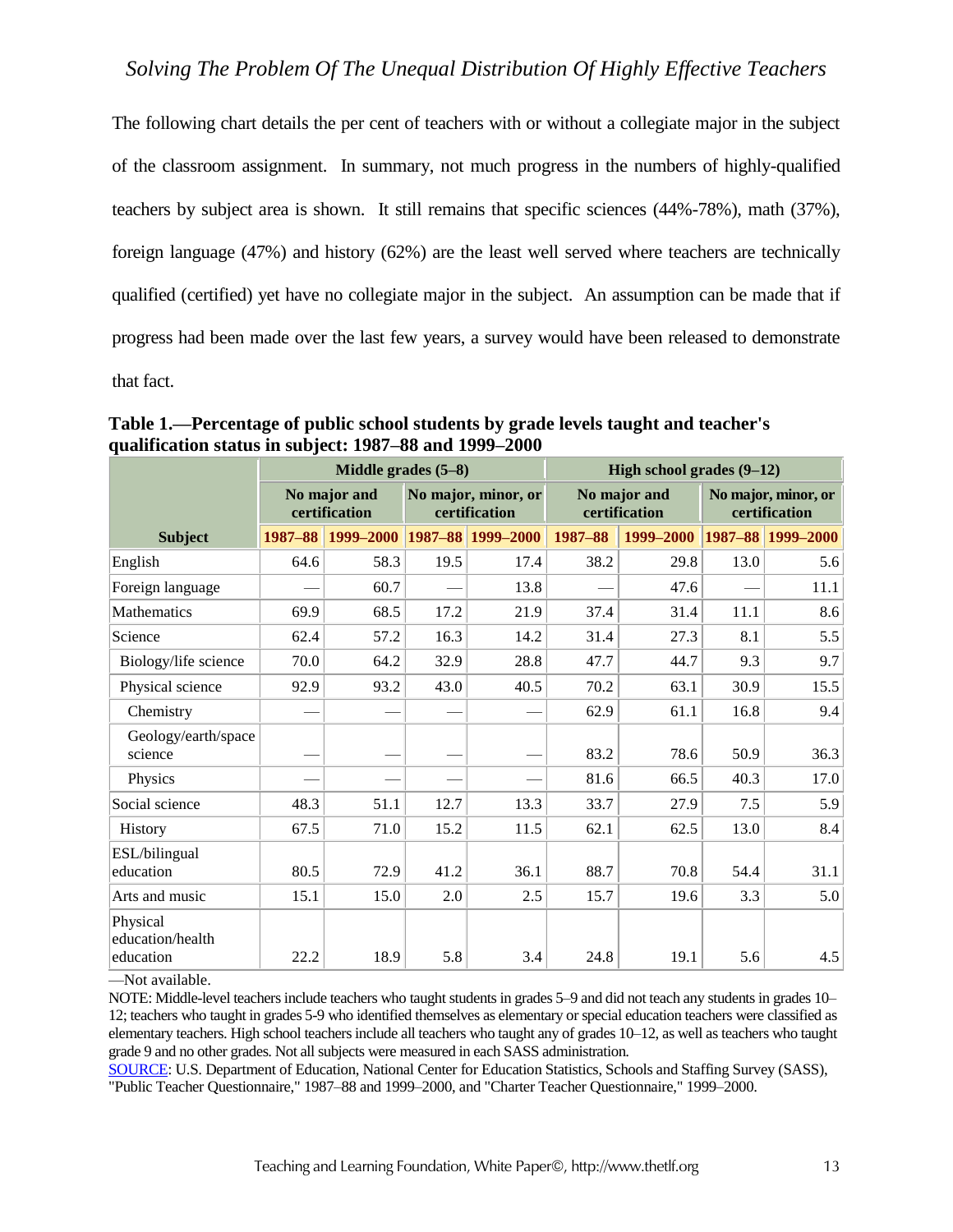|                       | Taught, in Selected Fields, By State (1999–2000) |                  |             |                |                                 |  |  |  |
|-----------------------|--------------------------------------------------|------------------|-------------|----------------|---------------------------------|--|--|--|
|                       |                                                  | <b>Secondary</b> |             |                |                                 |  |  |  |
|                       | <b>Elementary</b>                                | <b>English</b>   | <b>Math</b> | <b>Science</b> | <b>Social</b><br><b>Studies</b> |  |  |  |
| <b>United States</b>  | 6.56                                             | 26.71            | 28.62       | 23.99          | 27.99                           |  |  |  |
| <b>Alabama</b>        | 0.10                                             | 32.11            | 23.84       | 21.57          | 15.64                           |  |  |  |
| <b>Alaska</b>         | 6.07                                             | 41.29            | 54.08       | 27.24          | 36.26                           |  |  |  |
| Arizona               | 6.85                                             | 25.97            | 37.54       | 32.26          | 28.86                           |  |  |  |
| <b>Arkansas</b>       | 0.00                                             | 22.74            | 15.06       | 16.41          | 21.34                           |  |  |  |
| California            | 13.14                                            | 33.91            | 41.53       | 32.77          | 35.52                           |  |  |  |
| Colorado              | 5.03                                             | 33.10            | 44.93       | 28.22          | 35.30                           |  |  |  |
| Connecticut           | 1.74                                             | 24.67            | 18.34       | 19.41          | 27.04                           |  |  |  |
| <b>Delaware</b>       | 12.66                                            | 37.02            | 40.93       | 34.15          | 49.91                           |  |  |  |
| <b>DC</b>             | 20.49                                            | 28.73            | 32.35       | 27.26          | 69.63                           |  |  |  |
| Florida               | 4.25                                             | 31.48            | 40.43       | 24.49          | 37.67                           |  |  |  |
| Georgia               | 6.36                                             | 33.64            | 20.30       | 23.74          | 27.23                           |  |  |  |
| Hawaii                | 5.05                                             | 41.90            | 56.28       | 34.56          | 34.54                           |  |  |  |
| Idaho                 | 1.49                                             | 16.74            | 23.43       | 11.11          | 19.77                           |  |  |  |
| <b>Illinois</b>       | 2.93                                             | 18.04            | 21.31       | 17.65          | 26.48                           |  |  |  |
| Indiana               | 1.38                                             | 14.25            | 20.76       | 19.71          | 14.14                           |  |  |  |
| Iowa                  | 7.05                                             | 20.12            | 24.00       | 15.11          | 20.81                           |  |  |  |
| <b>Kansas</b>         | 0.00                                             | 24.94            | 22.97       | 21.19          | 27.66                           |  |  |  |
| Kentucky              | 9.88                                             | 27.97            | 26.39       | 27.21          | 19.35                           |  |  |  |
| Louisiana             | 6.83                                             | 34.49            | 33.91       | 34.91          | 35.87                           |  |  |  |
| <b>Maine</b>          | 2.59                                             | 27.42            | 28.29       | 12.97          | 23.61                           |  |  |  |
| <b>Maryland</b>       | 6.32                                             | 30.05            | 20.89       | 30.8           | 28.36                           |  |  |  |
| <b>Massachusetts</b>  | 5.11                                             | 21.81            | 23.73       | 25.28          | 19.75                           |  |  |  |
| <b>Michigan</b>       | 16.49                                            | 32.83            | 38.81       | 27.18          | 42.99                           |  |  |  |
| <b>Minnesota</b>      | 1.37                                             | 11.83            | 19.05       | 21.58          | 16.18                           |  |  |  |
| <b>Mississippi</b>    | 3.97                                             | 40.15            | 33.37       | 21.16          | 13.68                           |  |  |  |
| <b>Missouri</b>       | 6.28                                             | 28.13            | 25.40       | 26.38          | 26.09                           |  |  |  |
| <b>Montana</b>        | 0.87                                             | 24.45            | 21.74       | 23.98          | 22.66                           |  |  |  |
| <b>Nebraska</b>       | 0.00                                             | 25.75            | 24.33       | 19.54          | 28.01                           |  |  |  |
| <b>Nevada</b>         | 4.98                                             | 26.37            | 19.31       | 23.76          | 15.80                           |  |  |  |
| <b>New Hampshire</b>  | 0.00                                             | 22.65            | 33.24       | 32.82          | 29.00                           |  |  |  |
| <b>New Jersey</b>     | 1.14                                             | 24.85            | 17.17       | 22.60          | 32.43                           |  |  |  |
| <b>New Mexico</b>     | 2.61                                             | 28.84            | 33.49       | 27.53          | 38.05                           |  |  |  |
| <b>New York</b>       | 10.88                                            | 32.82            | 33.66       | 26.62          | 30.03                           |  |  |  |
| <b>North Carolina</b> | 3.06                                             | 24.51            | 28.57       | 31.48          | 19.80                           |  |  |  |
| <b>North Dakota</b>   | 1.58                                             | 12.28            | 26.85       | 16.49          | 13.63                           |  |  |  |
| Ohio                  | 14.57                                            | 25.60            | 22.36       | 21.43          | 18.27                           |  |  |  |
| <b>Oklahoma</b>       | 0.96                                             | 26.47            | 25.22       | 15.60          | 20.43                           |  |  |  |
| Oregon                | 0.00                                             | 26.00            | 28.95       | 20.01          | 29.55                           |  |  |  |
| Pennsylvania          | 1.99                                             | 31.15            | 26.52       | 21.17          | 31.26                           |  |  |  |
| <b>Rhode Island</b>   | 6.13                                             | 26.89            | 14.11       | 23.10          | 22.13                           |  |  |  |
| <b>South Carolina</b> | 3.20                                             | 16.19            | 13.55       | 23.18          | 10.29                           |  |  |  |
| <b>South Dakota</b>   | 1.34                                             | 15.63            | 11.81       | 7.63           | 20.85                           |  |  |  |
| <b>Tennessee</b>      | 5.56                                             | 23.27            | 24.07       | 24.77          | 24.71                           |  |  |  |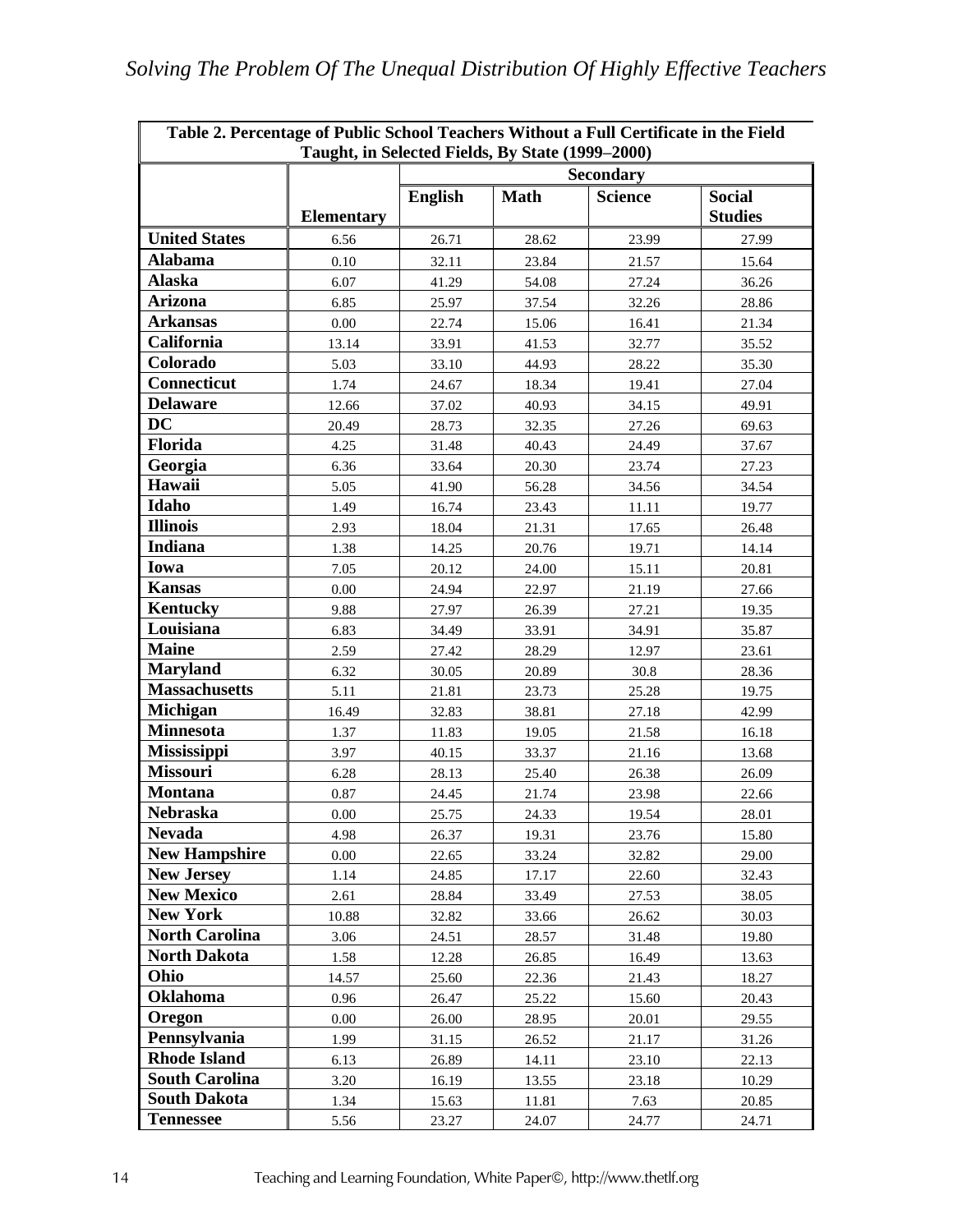| Table 2. continued: Percentage of Public School Teachers Without a Full Certificate in<br>the Field Taught, in Selected Fields, By State (1999–2000) |                   |                |                  |                |                |  |  |
|------------------------------------------------------------------------------------------------------------------------------------------------------|-------------------|----------------|------------------|----------------|----------------|--|--|
|                                                                                                                                                      |                   |                | <b>Secondary</b> |                |                |  |  |
|                                                                                                                                                      |                   | <b>English</b> | <b>Math</b>      | <b>Science</b> | <b>Social</b>  |  |  |
|                                                                                                                                                      | <b>Elementary</b> |                |                  |                | <b>Studies</b> |  |  |
| <b>Texas</b>                                                                                                                                         | 8.18              | 21.02          | 36.14            | 24.39          | 31.83          |  |  |
| Utah                                                                                                                                                 | 1.47              | 28.42          | 23.12            | 16.04          | 21.01          |  |  |
| <b>Vermont</b>                                                                                                                                       | 0.00              | 10.37          | 20.21            | 4.35           | 14.25          |  |  |
| <b>Virginia</b>                                                                                                                                      | 8.97              | 20.43          | 26.29            | 23.49          | 33.05          |  |  |
| Washington                                                                                                                                           | 2.29              | 28.97          | 23.32            | 15.68          | 40.08          |  |  |
| <b>West Virginia</b>                                                                                                                                 | 0.00              | 27.66          | 19.94            | 12.53          | 24.94          |  |  |
| Wisconsin                                                                                                                                            | 2.41              | 15.44          | 10.74            | 11.78          | 14.69          |  |  |
| <b>Wyoming</b>                                                                                                                                       | 0.84              | 13.19          | 16.92            | 13.26          | 27.65          |  |  |

Notes on the preceding chart: "Less-than-full certification" includes those with emergency, temporary, alternative, or provisional certification. "Full certification" includes those with probationary, regular, standard, full, or advanced certification. "Probationary" refers to an initial certificate issued after satisfying all requirements, except completion of probationary period. Teachers completing alternative route programs are classified based on the type of certificate held at the time of the survey, but once an alternative route program is completed and a teacher earns a full or standard certificate, he or she would be classified as fully certified.

"Elementary" includes those teaching kindergarten or grades one to eight. It only includes those teaching in self-contained classes, i.e. where the teacher teaches multiple subjects to the same class of students all or most of the day. It includes K–8 teachers employed in middle schools. It excludes departmentalized teachers who teach subject-matter courses to several classes of different students all or most of the day.

"Secondary" includes those teaching grades seven to twelve in the fields of English, math, science, and social studies. It only includes those teaching in departmentalized classes, i.e. where the teacher teaches the same subject to different classes of students all or most of the day. It includes seventh and eighth grade, departmentalized teachers who are employed in middle schools.

Source: *1999–2000 Schools and Staffing Survey*, National Center for Education Statistics, U.S. Department of Education., web link: http://www.nga.org/Files/pdf/0408HQTEACHER.pdf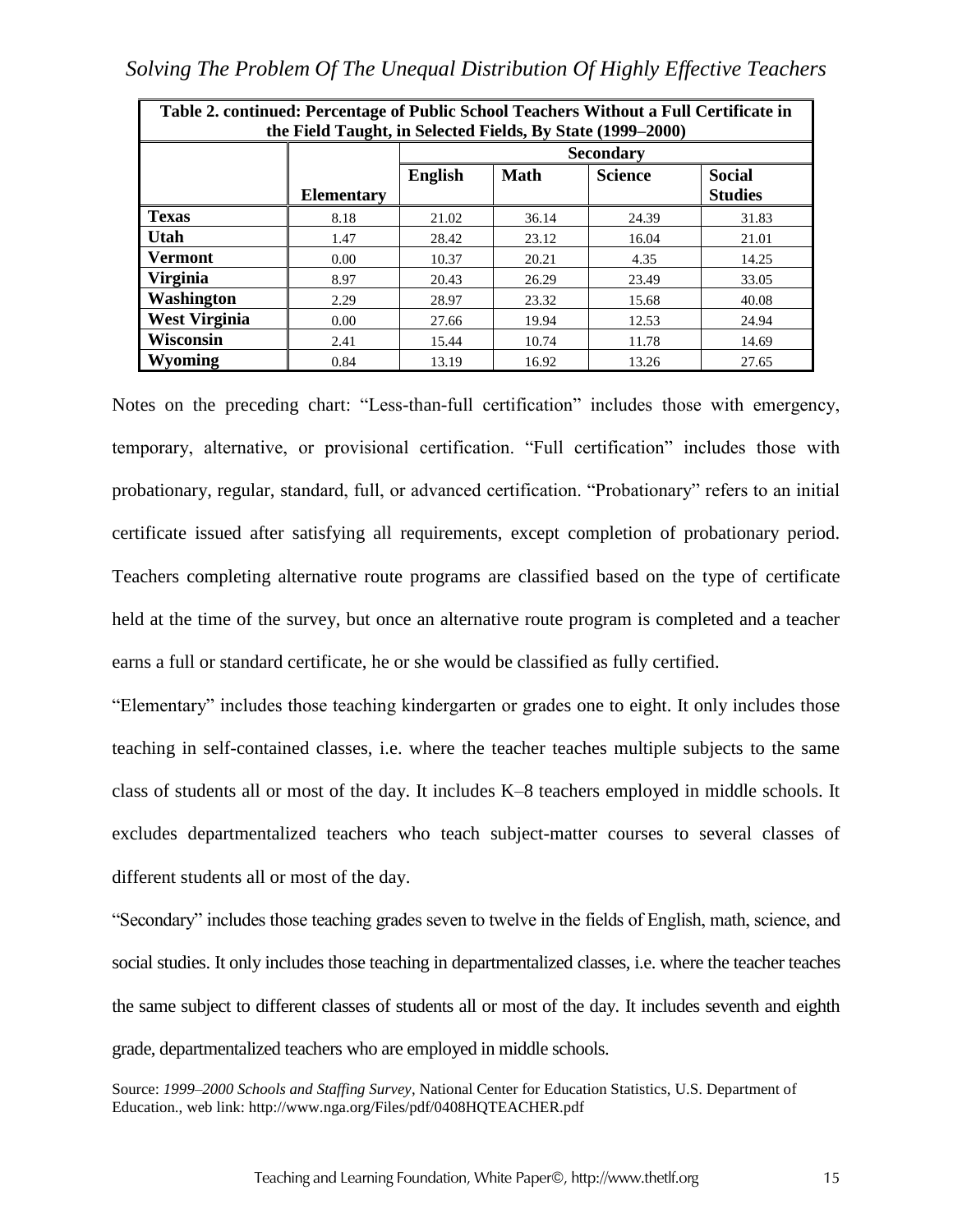## **Number and percentage of public high school-level classes of specific subjects taught by a teacher with a major and certification in that subject area, by selected subject areas: 2007–08**

|                                 |                            | Major in subject area |                  |                         | No major in subject area |                  |                         |                           |
|---------------------------------|----------------------------|-----------------------|------------------|-------------------------|--------------------------|------------------|-------------------------|---------------------------|
| <b>Selected subject</b><br>area | Number of<br>classes Total |                       | <b>Certified</b> | <b>Not</b><br>certified | <b>Total</b>             | <b>Certified</b> | <b>Not</b><br>certified | <b>Total</b><br>certified |
| <b>Mathematics</b>              | 676,900                    | 70.4                  | 62.0             | 8.4                     | 29.6                     | 15.7             | 14.0                    | 77.6                      |
| Science                         | 562,700                    | 81.7                  | 71.2             | 10.4                    | 18.3                     | 11.4             | 6.9                     | 82.7                      |
| Biology/life<br>sciences        | 245,000                    | 72.9                  | 57.2             | 15.7                    | 27.1                     | 17.2             | 10.0                    | 74.4                      |
| Physical<br>science             | 289,300 43.2               |                       | 35.4             | 7.8                     | 56.8                     | 29.1             | 27.7                    | 64.5                      |
| Chemistry                       | 106,900                    | 46.0                  | 35.3             | 10.7                    | 54.0                     | 33.9             | 20.1                    | 69.2                      |
| Earth sciences                  | 53,100 23.7                |                       | 18.0             | $5.7*$                  | 76.3                     | 22.1             | 54.2                    | 40.1                      |
| Physics                         | 43,200                     | 46.7                  | 31.4             | 15.4                    | 53.3                     | 28.3             | 25.0                    | 59.6                      |

\*Interpret one data point with (\*) above with caution. The standard error for this estimate is equal to 30 percent or more of the estimate's value.

NOTE: High school-level classes include classes taught to students in any of grades 9-12 by teachers in traditional public and public charter schools. Each subject area includes several subfields. Under science, several subfields are examined in detail. These subfields are not inclusive of all subfields in the subject and, therefore, do not add to the broad field total. "Major in subject area" columns include all teachers, regardless of whether the major was held within or outside the school/college of education. Majors in subject area were credited if they are held at the bachelor's degree level or higher. "Certified" columns contain teachers with a regular/probationary certification in-subject and at the secondary level. Detail may not sum to totals because of rounding and because some data are not shown.

[SOURCE:](http://nces.ed.gov/surveys/sass/) U.S. Department of Education, National Center for Education Statistics, Schools and Staffing Survey (SASS), "Public School Teacher Data File," 2007–08.

web link: http://nces.ed.gov/surveys/sass/tables/sass0708\_010\_t1n.asp

The most disconcerting data in the preceding chart is in the column labeled "no major in subject

area and not certified."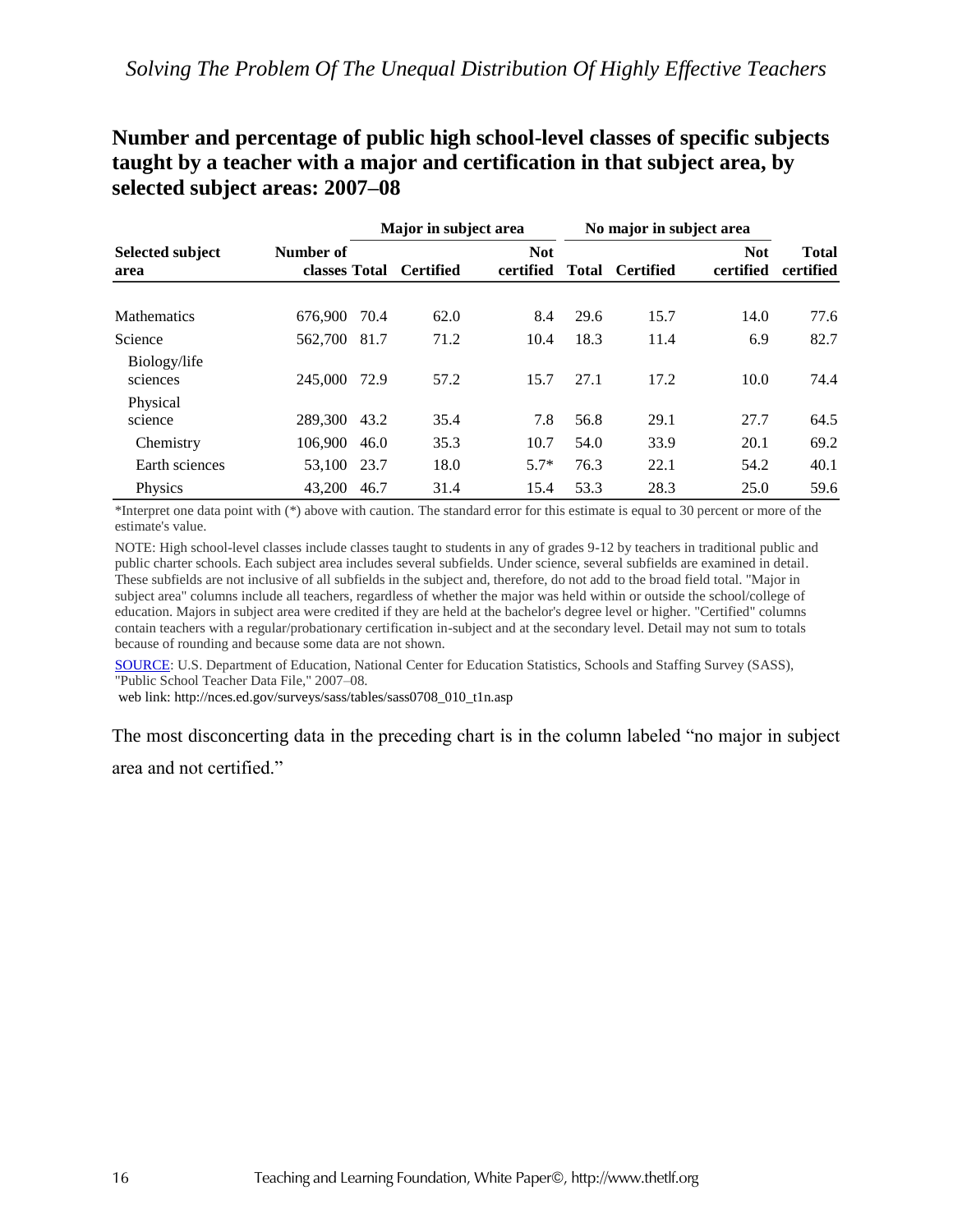**Number of public high school-level teachers who reported a specific main assignment and the percentage with and without a major in that main assignment, by subject of main assignment: 2007–08**

| <b>Selected main</b><br>assignment | Number of<br>teachers | Percent with major in main<br>assignment | Percent without major in main<br>assignment |
|------------------------------------|-----------------------|------------------------------------------|---------------------------------------------|
|                                    |                       |                                          |                                             |
| English                            | 161,300               | 82.8                                     | 17.2                                        |
| Mathematics                        | 143,600               | 72.5                                     | 27.5                                        |
| Science                            | 119,800               | 84.0                                     | 16.0                                        |
| Biology or life<br>sciences        | 53,800                | 76.1                                     | 23.9                                        |
| Physical science                   | 58,100                | 48.5                                     | 51.5                                        |
| Chemistry                          | 24,500                | 48.2                                     | 51.8                                        |
| Earth sciences                     | 8,500                 | 33.2                                     | 66.8                                        |
| Physics                            | 8,800                 | 57.7                                     | 42.3                                        |
| Social science                     | 119,200               | 83.3                                     | 16.7                                        |
| Economics                          | 6,200                 | $15.0*$                                  | 85.0                                        |
| Geography                          | 8,000                 | $9.7 *$                                  | 90.3                                        |
| Government or<br>civics            | 15,000                | $6.1*$                                   | 93.9                                        |
| History                            | 60,100                | 63.8                                     | 36.2                                        |
| French                             | 11,500                | 82.0                                     | 18.0                                        |
| German                             | 3,100                 | 87.2                                     | 12.8‡                                       |
| Latin                              | 2,000                 | 68.7                                     | $31.3*$                                     |
| Spanish                            | 41,700                | 74.6                                     | 25.4                                        |
| Art or arts and crafts             | 32,400                | 89.5                                     | $10.5*$                                     |
| Music                              | 34,900                | 95.2                                     | 4.8                                         |
| Dance and drama or<br>theater      | 7,500                 | 61.0                                     | 39.0                                        |

\*Interpret the 3 data points above with asterisk (\*) above with caution. The standard error for those 3 estimates is equal to 30% or more of those 3 estimate's value. ‡ Reporting standards not met.

NOTE: Teachers include traditional public and public charter teachers who taught departmentalized classes to students in any of grades 10–12, or grade 9 and no grade lower. Each main assignment includes several subfields. Under science and social science any of several subfields are examined in detail. These subfields are not inclusive of all subfields in the subject and, therefore, do not sum to the broad field total. "Major in main assignment" includes all teachers, regardless of whether the major was earned within or outside the school/college of education. Majors in main assignment are credited if they were earned at the bachelor's degree level or higher. Detail may not sum to totals because of rounding.

[SOURCE:](http://nces.ed.gov/surveys/sass) U.S. Department of Education, National Center for Education Statistics, Schools and Staffing Survey (SASS), "Public School Teacher Data File," 2007–08.

#### [http://nces.ed.gov/surveys/sass/tables/sass0708\\_006\\_t1n.asp](http://nces.ed.gov/surveys/sass/tables/sass0708_006_t1n.asp)

The column to the far right in this table above notes a disturbing per cent of teachers without a major in their subject assignments, particularly in Math, Science and History.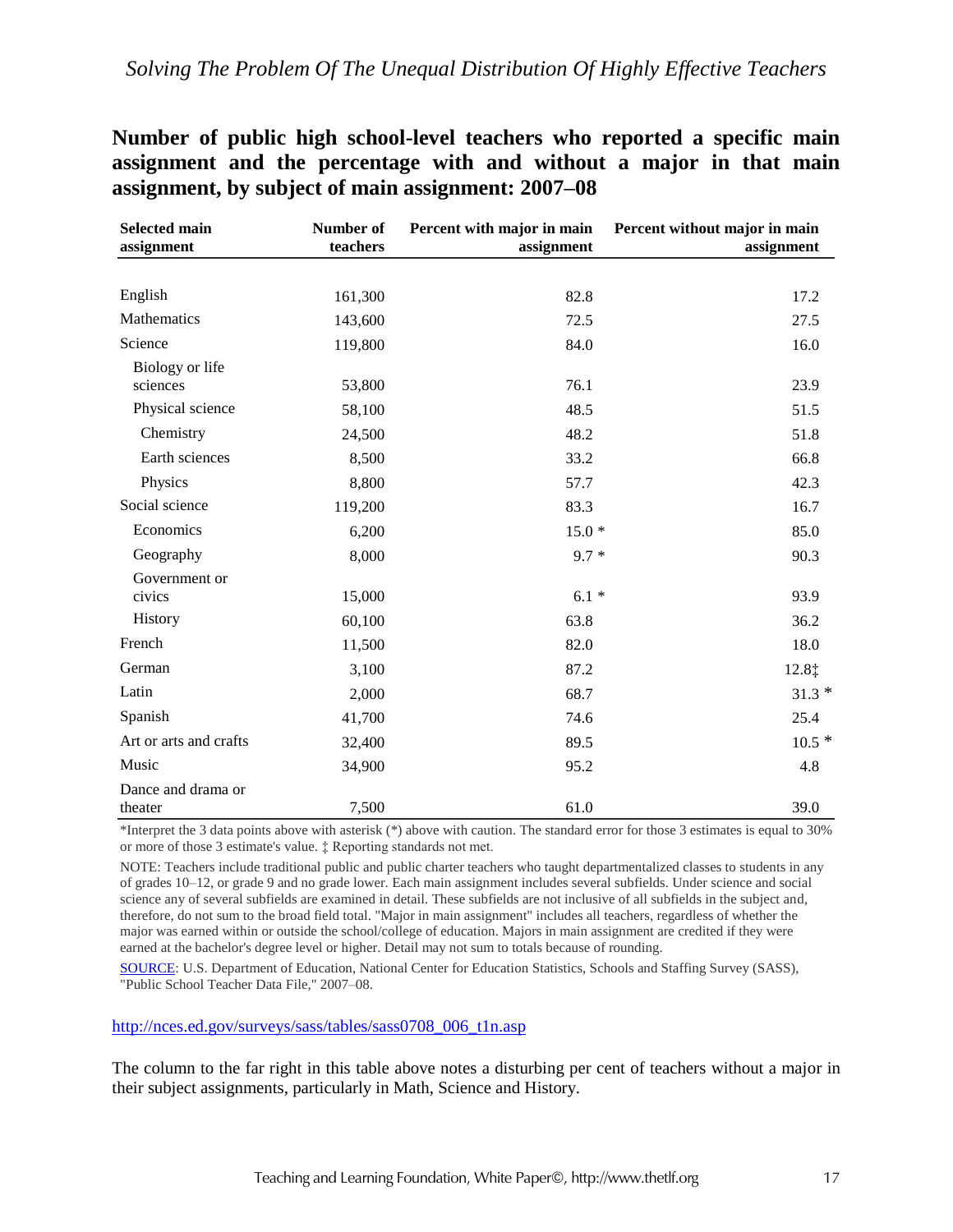Additionally, the Center for Education Policy reported the following:

#### **AYP Results for the Nation and the States**

As **table 1** shows, an estimated 48% of the nation's public schools did not make adequate yearly progress in 2011. Also shown in table 1 are the estimated percentages for each state. Among individual states, this percentage ranged from 11% in Wisconsin to about 89% in Florida. To discern any patterns, we grouped states into quartiles according to their percentages of schools not making AYP. We also looked more closely at the states with the largest enrollments. Here's what we found:

- **•** A large majority of the states (43 and D.C.) reported that 25% or more of their public schools did not make AYP in 2011.
- **.** In 24 states and D.C., 50% or more of the state's public schools did not make AYP in 2011—twice as many states as in 2010.
- In 5 states and D.C., 75% or more of the state's public schools did not make AYP in 2011. From highest to lowest, these states included Florida, Missouri, D.C. and New Mexico (tied), Massachusetts, and South Carolina.
- No clear pattern was evident in the four largest states with 2011 data, which together enroll roughly one-third of the nation's students. The estimated percentages of schools that fell short of AYP in 2011 in these states were 89% in Florida, 66% in California, 65% in Illinois, and 29% in Texas.

| <b>State</b> | % did not<br>make AYP | % made<br><b>AYP</b> | # not making<br><b>AYP</b> | <b>Total tofschoots</b> | <b>Source</b>                                                                                                                                                                                                                 |
|--------------|-----------------------|----------------------|----------------------------|-------------------------|-------------------------------------------------------------------------------------------------------------------------------------------------------------------------------------------------------------------------------|
| U.S. total   | 48%                   | 52%                  | 43,738                     | 90,695                  |                                                                                                                                                                                                                               |
| Alabama      | <b>27%</b>            | 73%                  | 377                        | 1,383                   | http://www.alsde.edu/Accountability/2011Re<br>ports/Press/2011AypNewsRelease.pdf?lstSc<br>hoolYear=9&lstReport=2011 Reports%2FPre<br>ss%2F2011AypNewsRelease.pdf                                                              |
| Alaska       | 54%                   | 46%                  | 274                        | 505                     | http://www.eed.state.ak.us/news/releases/20<br>11/News_Release_201 1 AYP. pdf                                                                                                                                                 |
| Arizona      | 42%                   | 58%                  | 814                        | 1,938                   | http://www.azdatapages.com/datacenter/edu<br>cation/schools.html                                                                                                                                                              |
| Arkansas     | 69%                   | 31%                  | 736                        | 1,071                   | E-mail communication with John Hoy,<br>Assistant Commissioner for the Division of<br>Academic Accountability, 11/17/11                                                                                                        |
| California   | 66%                   | 34%                  | 6,526                      | 9,875                   | E-mail communication with Rachel Perry<br>(Director) and Jenny Singh (Education<br>Research and Evaluation Consultant),<br>Assessment, Accountability and Awards<br>Division, California Department of Education,<br>11/16/11 |
| Colorado     | 54%                   | 46%                  | 1,103                      | 2,043                   | http://www.cde.state.co.us/communications/<br>Releases/20111004ayp. html                                                                                                                                                      |

#### **Table 1. Estimated percentage and number of schools in the nation and each state that did not make AYP in 2011 based on 2010-11 testing**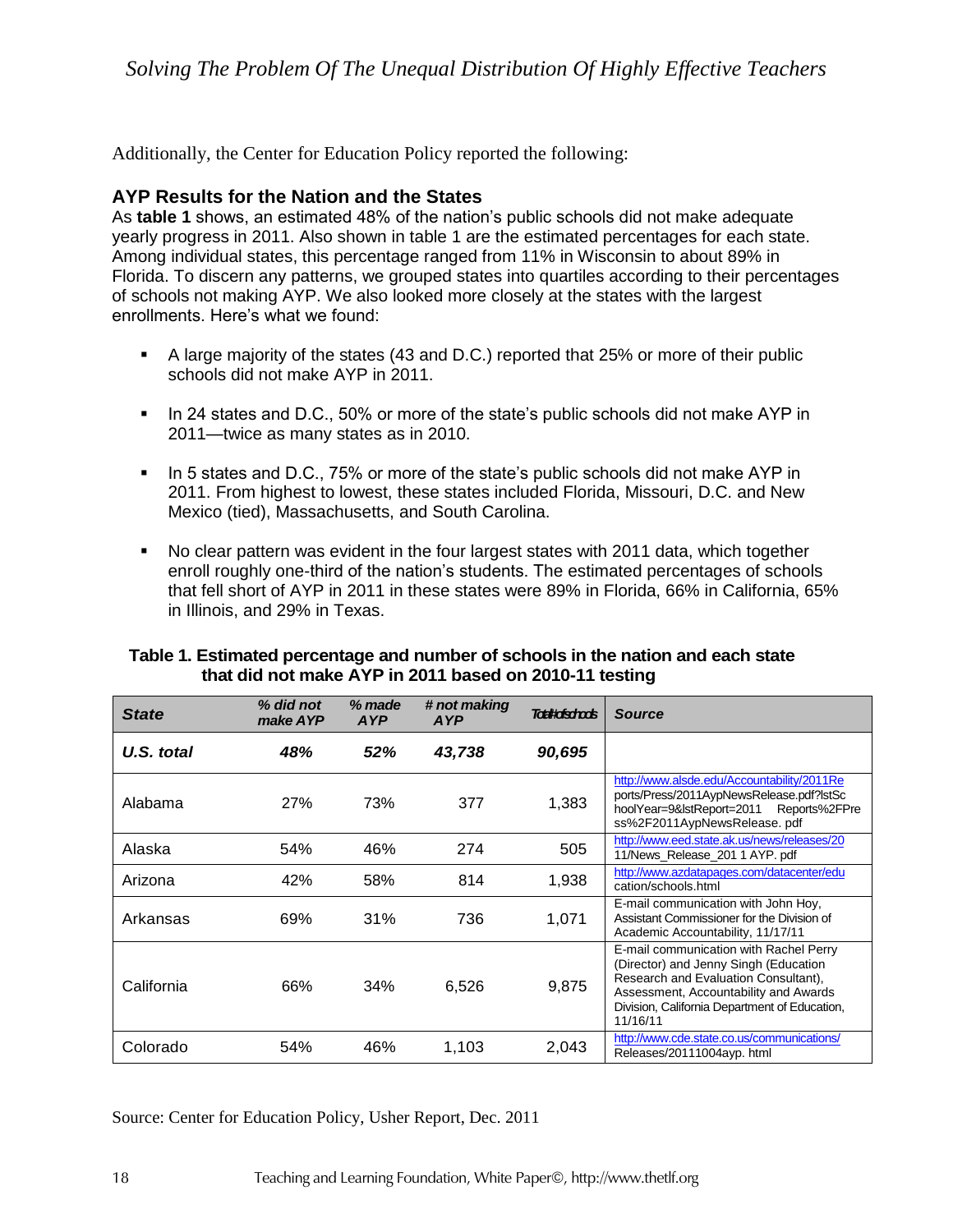| <b>State</b>           | % did not<br>make AYP | % made<br><b>AYP</b> | Total # of schools | <b>Source</b>                                                                                                                                                                                                                                                                        |
|------------------------|-----------------------|----------------------|--------------------|--------------------------------------------------------------------------------------------------------------------------------------------------------------------------------------------------------------------------------------------------------------------------------------|
| Connecticut            | 47%                   | 53%                  | 979                | http://www.sde.ct.gov/sde/lib/sde/pdf/pressro<br>om/AYP201 1/ayp_2011 _newsrelease. pdf                                                                                                                                                                                              |
| Delaware               | 17%                   | 83%                  | 206                | http://www.doe.k12.de.us/aab/files/School_D<br>etail_Su m mary_2010-2011-<br>corrected_Nov2011.pdf#School%20Account<br>ability%20Summary%202011-updated<br>and e-mail communication with Alison<br>Kepner, Public Information Officer, Delaware<br>Department of Education, 11/22/11 |
| D.C.                   | 87%                   | 13%                  | 193                | http://www.nclb.osse.dc.gov/schoolsSummar<br>yReports. asp?c=E&rt=&sb=                                                                                                                                                                                                               |
| Florida                | 89%                   | 11%                  | 3,063              | http://www.fldoe.org/news/2011/2011_06_30<br>.asp                                                                                                                                                                                                                                    |
| Georgia                | 27%                   | 73%                  | 2,246              | http://public.doe.k12.ga.us/ayp2011/overvie<br>w.asp?SchoolID=000-0000-b-1-0-0-0-5-6-0-<br>$8 - 0 - 10$                                                                                                                                                                              |
| Hawaii                 | 59%                   | 41%                  | 286                | http://lilinote.k12.hi.us/STATE/COMM/DOEP<br>RESS.NSF/a1 d7af052e94dd120a2561f7000<br>a037c/6baf7d23ce54788f0a2578f9000da7c8<br>?OpenDocument                                                                                                                                        |
| Idaho                  | 38%                   | 62%                  | 659                | http://www.sde.idaho.gov/site/assessment/F<br>ederalReq/docs/FINAL_AYPSchoolDistrictLi<br>st_9132011.xlsx                                                                                                                                                                            |
| Illinois               | 65%                   | 35%                  | 3,920              | http://www.isbe.net/news/2011/oct20.htm                                                                                                                                                                                                                                              |
| Indiana                | 49%                   | 51%                  | 1,793              | http://www.doe.in.gov/ayp/docs/2011/ayp_re<br>sults_summary-by_the_numbers.pdf                                                                                                                                                                                                       |
| lowa                   | 37%                   | 63%                  | 1,401              | http://educateiowa.gov/index.php?option=co<br>m content&view=article&id=2489%3A2011-<br>state-report-card-for-no-child-left-<br>behi nd&catid=242%3Anews-<br>releases&Itemid=2717                                                                                                    |
| Kansas <sup>1</sup>    | 16%                   | 84%                  | 1,367              | http://www.ksde.org/Default.aspx?tabid=36&<br>ctl=Details∣=1030&Item ID=555                                                                                                                                                                                                          |
| Kentucky               | 57%                   | 43%                  | 1,148              | http://www.education.ky.gov/KDE/HomePag<br>eRepository/News+Room/Current+Press+R<br>eleases+and+Advisories/1 1-082.htm                                                                                                                                                               |
| Louisiana              | 22%                   | 78%                  | 1,284              | E-mail communication with Barry Landry,<br>Press Secretary, Louisiana Department of<br>Education, 11/8/11                                                                                                                                                                            |
| Maine <sup>2</sup>     | 67%                   | 33%                  | 562                | http://www.maine.gov/education/pressreleas<br>es/ayp/fy2012/i nd ex. htm I                                                                                                                                                                                                           |
| Maryland               | 45%                   | 55%                  | 1,376              | http://www.marylandpublicschools.org/NR/e<br>xe res/0 D9 08 3 D3 -7 0 E 1-4DB4-A3F4-<br>56C821997979, frameless.htm?Year=201 1 &<br>Month=9&W BCMODE=Prese%25%252%25<br>%3e%25%3e%%3E                                                                                                |
| Massachusetts          | 81%                   | 19%                  | 1,714              | http://www.doe.mass.edu/news/news.aspx?i<br>d=6421 and e-mail communication with<br>Kenneth Klau, School Improvement Grant<br>Programs, Division for Accountability,<br>Partnerships and Assistance, Massachusetts<br>Department of Elementary and Secondary<br>Education, 11/29/11  |
| Michigan               | 21%                   | 79%                  | 3,437              | https://www.mischooldata.org/DistrictSchool<br>Profiles/ReportCard/ReportCardSummary/Fi<br>nal_AYP_Reports_2011.xls                                                                                                                                                                  |
| Minnesota <sup>3</sup> | 51%                   | 49%                  | 2,075              | http://education.state.mn.us/mdeprod/idcplg<br>?IdcService=GET_FILE&dDocName=02196<br>4&Revis ionSelectionM ethod=latestReleased<br>&Rendition=primary                                                                                                                               |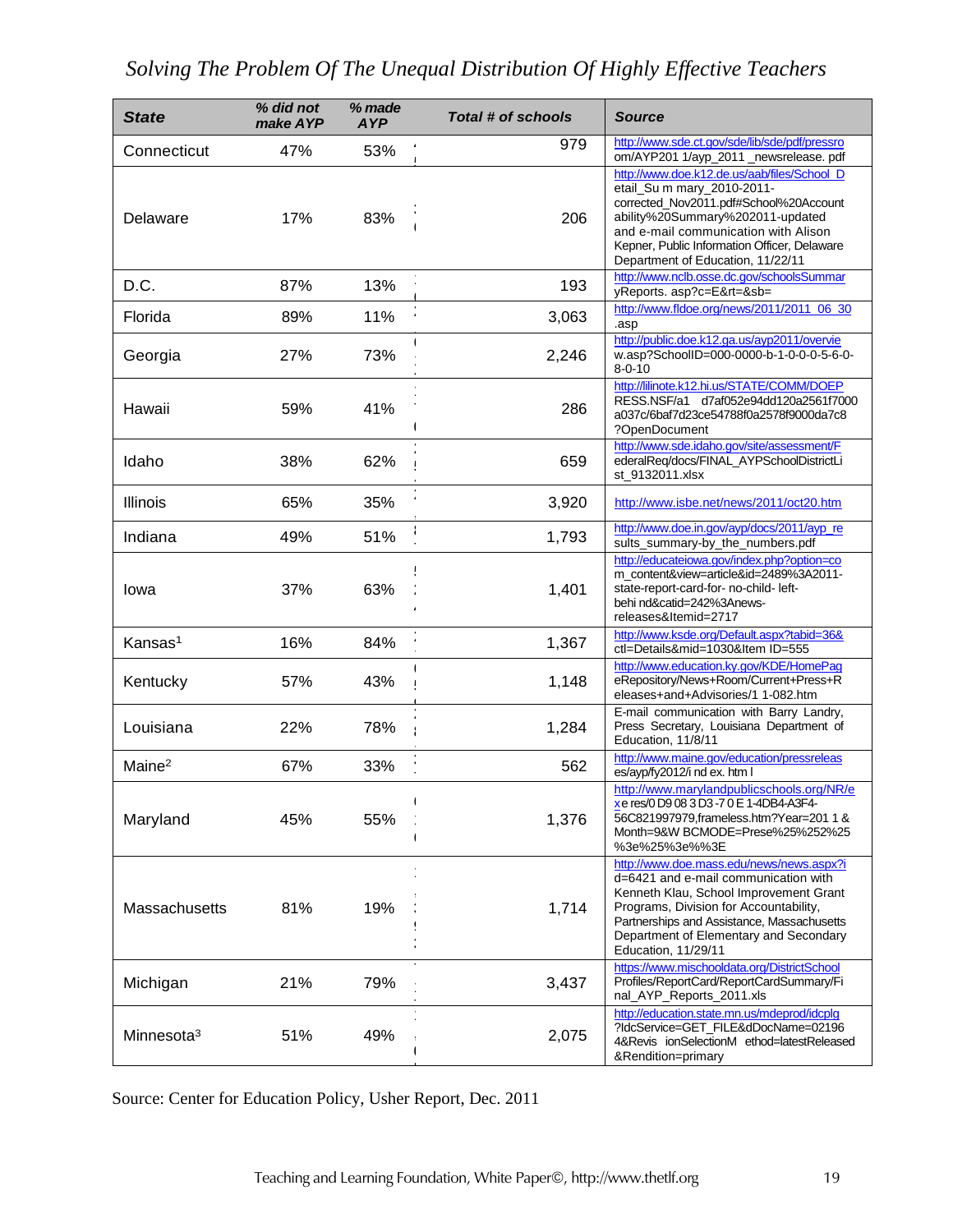| <b>State</b>               | % did not<br>make AYP | % made<br><b>AYP</b> | # not making<br><b>AYP</b> | <b>Toutkoischools</b> | <b>Source</b>                                                                                                                                                                                                                                                             |
|----------------------------|-----------------------|----------------------|----------------------------|-----------------------|---------------------------------------------------------------------------------------------------------------------------------------------------------------------------------------------------------------------------------------------------------------------------|
| Mississippi                | 50%                   | 50%                  | 445                        | 894                   | Personal communication with M. Francie<br>Gilmore-Dunn, Director of Statistics,<br>Mississippi Department of Education, via e-<br>mail 11/29/11                                                                                                                           |
| Missouri                   | 88%                   | 12%                  | 1,916                      | 2,188                 | http://mcds.dese.mo.gov/quickfacts/AYP%20<br>%20Federal%20Accou ntability/AYP_Su mma<br>ry_School.zip and e-mail communication<br>with Janet Duncan, Assistant Director,<br>Accountability Data, Missouri Department of<br>Elementary and Secondary Education,<br>11/2/11 |
| Montana                    | 28%                   | 72%                  | 228                        | 821                   | http://opi.mt.gov/pdf/AYP/2011/11AYPSumm<br>ary.pdf                                                                                                                                                                                                                       |
| Nebraska                   | 27%                   | 73%                  | 260                        | 952                   | http://reportcard.education.ne.gov/Page/Acc<br>ou ntabilityFederalSu mmary.aspx?Level=st<br>and e-mail communication with Diane<br>Stuehmer, Title I and Federal Programs<br>Director, Nebraska Department of<br>Education, 11/28/11                                      |
| Nevada                     | 55%                   | 45%                  | 372                        | 680                   | http://nde.doe.nv.gov/AYP/PR_2010_2011<br>AYP_Results.pdf                                                                                                                                                                                                                 |
| New Hampshire <sup>4</sup> | 71%                   | 28%                  | 327                        | 458                   | http://www.education.nh.gov/news/ayp11.ht<br>m                                                                                                                                                                                                                            |
| New Jersey                 | 50%                   | 50%                  | 1,123                      | 2,228                 | http://www.state.nj.us/education/title1/accou<br>ntability/ayp/101 1/                                                                                                                                                                                                     |
| <b>New Mexico</b>          | 87%                   | 13%                  | 720                        | 831                   | http://ped.state.nm.us/ayp2011/Quick%20Fa<br>cts%202011.pdf                                                                                                                                                                                                               |
| New York <sup>5</sup>      | 36%                   | 64%                  | 1,670                      | 4,607                 | See footnote 5                                                                                                                                                                                                                                                            |
| North Carolina             | 72%                   | 28%                  | 1,804                      | 2,495                 | http://www.dpi.state.nc.us/newsroom/news/2<br>011-12/20110804-01                                                                                                                                                                                                          |
| North Dakota               | 53%                   | 47%                  | 242                        | 457                   | http://www.dpi.state.nd.us/news/2011/press_<br>release8_5_2011.pdf                                                                                                                                                                                                        |
| Ohio                       | 40%                   | 60%                  | 1,454                      | 3,628                 | http://www.ode.state.oh.us/GD/DocumentMa<br>nagement/DocumentDown load. aspx?Docum<br>entID=110354                                                                                                                                                                        |
| Oklahoma                   | 30%                   | 60%                  | 526                        | 1,777                 | E-mail communication with Scott Goldman,<br>Director of Research and Evaluation,<br>Oklahoma State Department of Education,<br>11/18/11                                                                                                                                   |
| Oregon <sup>6</sup>        | 46%                   | 54%                  | 586                        | 1,270                 | E-mail communication with Cynthia Yee,<br>Accountability Reporting Specialist, Oregon<br>Department of Education, 11/2/11                                                                                                                                                 |
| Pennsylvania               | 28%                   | 72%                  | 869                        | 3,096                 | http://paayp.emetric.net/StateReport                                                                                                                                                                                                                                      |
| Rhode Island               | 19%                   | 81%                  | 54                         | 289                   | http://www.eride.ri.gov/reportcard/11/docum<br>ents/2011 StateSummaryofSchoolClassificati<br>ons. pdf                                                                                                                                                                     |
| South Carolina             | 76%                   | 24%                  | 831                        | 1,087                 | http://ed.sc.gov/agency/news/?nid=1764                                                                                                                                                                                                                                    |
| South Dakota               | 20%                   | 80%                  | 134                        | 667                   | http://doe.sd.gov/pressroom/news.asp?ID=2<br>65 and e-mail communication with Judy<br>Merriman, Administrator, Data Management,<br>South Dakota Department of Education,<br>11/30/11                                                                                      |
| Tennessee                  | 49%                   | 51%                  | 823                        | 1,664                 | http://www.tn.gov/education/nclb/ayp/doc/Ba<br>sic_AYP_Stats_2011-12.pdf                                                                                                                                                                                                  |
| Texas <sup>7</sup>         | 29%                   | 71%                  | 2,233                      | 7,830                 | http://ritter.tea.state.tx.us/ayp/2011/summari<br>es1 1.pdf                                                                                                                                                                                                               |
| Utah                       | 22%                   | 78%                  | 203                        | 895                   | E-mail communication with Rebecca<br>Donaldson, Education Specialist - Title I<br>School and District Improvement, Utah State<br>Office of Education, 11/28/11                                                                                                            |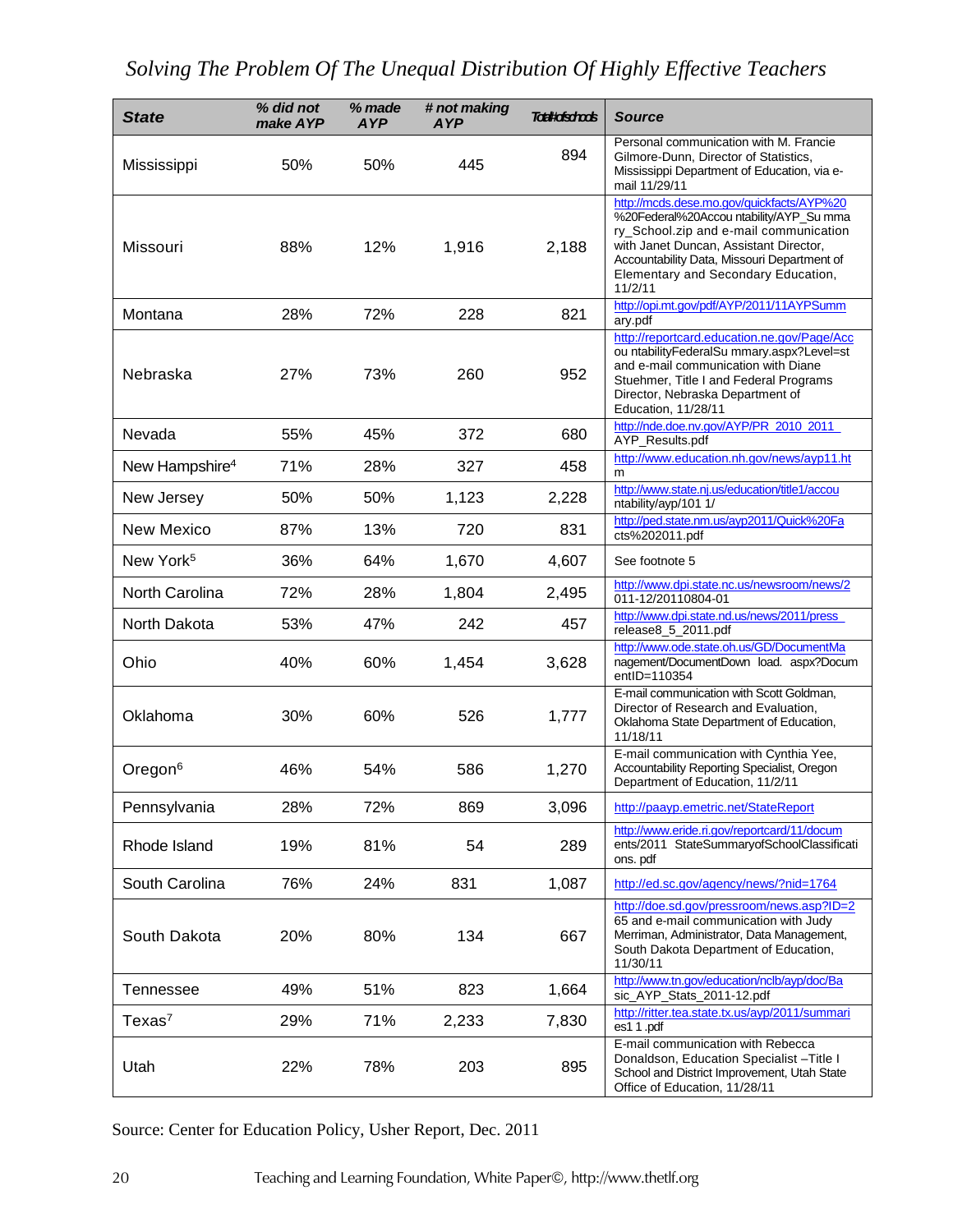| <b>State</b>               | % did not<br>make AYP | % made<br><b>AYP</b> | # not making<br>AYP | <b>Totel#ofschads</b> | <b>Source</b>                                                                                                                           |
|----------------------------|-----------------------|----------------------|---------------------|-----------------------|-----------------------------------------------------------------------------------------------------------------------------------------|
| Vermont                    | 72%                   | 28%                  | 216                 | 300                   | http://education.vermont.gov/new/pdfdoc/de<br>pt/press releases/EDU-<br>Ad eq u ate Yearly P rogress Determ ination<br>Summary_2011.pdf |
| Virginia <sup>8</sup>      | 62%                   | 38%                  | 1,124               | 1,825                 | http://www.doe.virginia.gov/statistics reports<br>/accred itation_ayp_reports/ayp/index.shtml                                           |
| Washington                 | 63%                   | 37%                  | 1,358               | 2,149                 | http://reportcard.ospi.k12.wa.us/Download/2<br>011/AYPSchoolOverall.xls                                                                 |
| West Virginia <sup>9</sup> | 54%                   | 46%                  | 361                 | 663                   | http://wveis.k12.wv.us/nclb/public_eleven/re<br>pstatc.cfm                                                                              |
| Wisconsin                  | 11%                   | 89%                  | 228                 | 2,072                 | http://dpi.state.wi.us/eis/pdf/dpinr2011 65.p<br>$\underline{d}f$                                                                       |
| Wyoming                    | 29%                   | 71%                  | 101                 | 348                   | http://edu.wyoming.gov/Libraries/WDE Pres<br>s_ Releases/Final _AYP_ Press_Release_July<br>15 2011.sflb.ashx                            |

Table reads: In 2011, 377 Alabama schools, or 27% of the public schools for which the state reported AYP results, did not make AYP.

<sup>1</sup>Kansas had yet to determine the AYP status of 6 schools.

<sup>2</sup>In Maine, there were 29 schools with no AYP status due to a lack of testing data and 17 schools for which AYP status was still pending.

<sup>3</sup>In Minnesota, 180 schools had insufficient data and did not receive an AYP designation. The percentage calculated was for the total number of schools reporting AYP designations.

4 In New Hampshire, 11 schools received a small-schools designation and are not included in AYP numbers.

<sup>5</sup>According to an e-mail of 11/22/11 from Clara DeSorbo of the New York State Education Department, New York will not publicly release its 2010-11 AYP determinations until February 2012. This table uses New York's 2009-10 AYP numbers from its State Consolidated Performance Report. The percentage of schools not making AYP in 2011 is likely to increase compared with 2010, as gauged by the unprecedented number of New York schools that have been identified for improvement.

<sup>6</sup>In Oregon, 16 schools did not receive AYP ratings due to "new school status or reconfiguration".

7 In Texas, 696 schools were not given AYP designations because of the grade levels they served, their size, or other reasons.

<sup>8</sup>Virginia has 8 schools whose AYP status is still "to be determined" and 5 new schools that are not included in the AYP count.

9 In West Virginia, 30 schools were new, small, or did not receive an AYP designation for other reasons. The percentage calculated was for the total number of schools reporting AYP designations.

#### *Source: Center on Education Policy, based on information collected from the state sources shown in the last column of the table.*

As noted in earlier CEP reports, these variations among states may be less a result of differences in educational quality than of differences in test difficulty, cut scores defining proficiency on state tests, AMOs, student demographics, and other factors. States in which a high percentage of schools did not make AYP may have harder tests, higher cut scores, or higher AMOs. These variations make it inadvisable to draw conclusions about student performance or educational quality by comparing AYP status across states. Additionally, these figures are estimates; official numbers will not become publicly available until next year.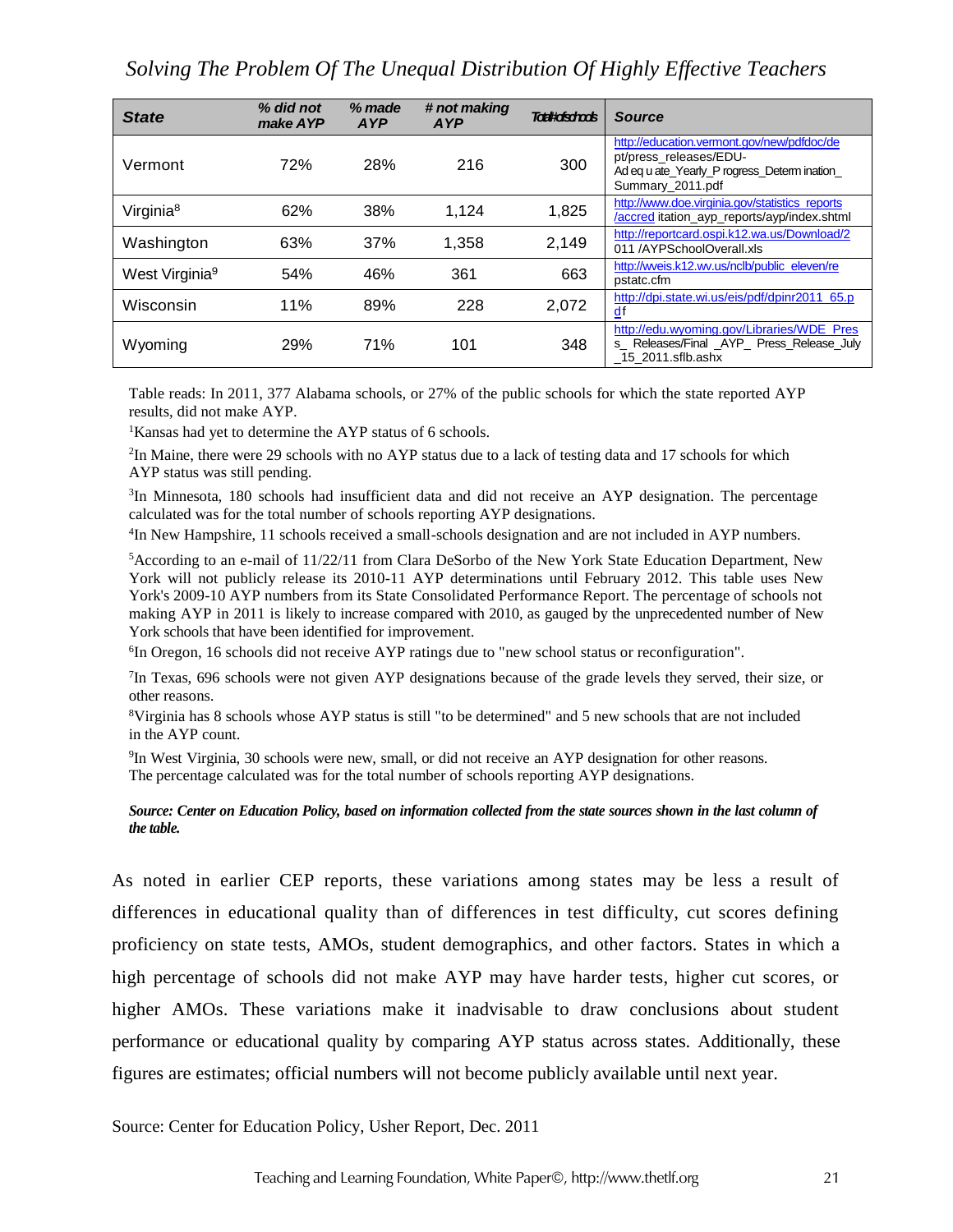**In summary**, the myriad of problems faced by the educational community include:

- A revolving, under-prepared instructional talent pool;
- Continued funding of ineffective programs;
- Lowering of standards and rigor;
- Recruitment, development and retention issues and
- Lack of respect for teachers in the classroom.

All of the above items are factors against improved student achievement. Progress still eludes us, despite the many programs and solutions that have been proposed, well-funded, implemented,

#### **2. A Solution**

Many have identified the lack of sufficient numbers of highly-qualified teachers as the problem most likely inhibiting improvements in student achievement, to wit, here are two well credentialed voices:

#### *NCLB: Highly Qualified Teachers - the Search for Highly Qualified Teachers*

Journal article by Barnett Berry, Mandy Hoke, Eric Hirsch; Phi Delta Kappan, Vol. 85, 2004):

"Over the last decade, policy makers and business leaders have come to realize what parents have always known *- teachers make the most difference in student achievement.* Thanks to new statistical and analytical methods used by a wide range of researchers, the evidence is mounting that *teacher quality accounts for the lion's share of variance in student test scores*."

Frederick M. Hess, American Enterprise Institute (AEI) Director of Education, wrote the following in his summary of a March 24, 2009 discussion entitled *An Army of Great Teachers?*

"Teachers may be the most important element of an effective school, but must K-12 improvement wait on the ability of schools or systems to recruit, nurture, and retain outstanding teachers? Can reformers and practitioners devise ways to increase this pool of talent or devise highly effective school models that are less reliant on standout teachers?"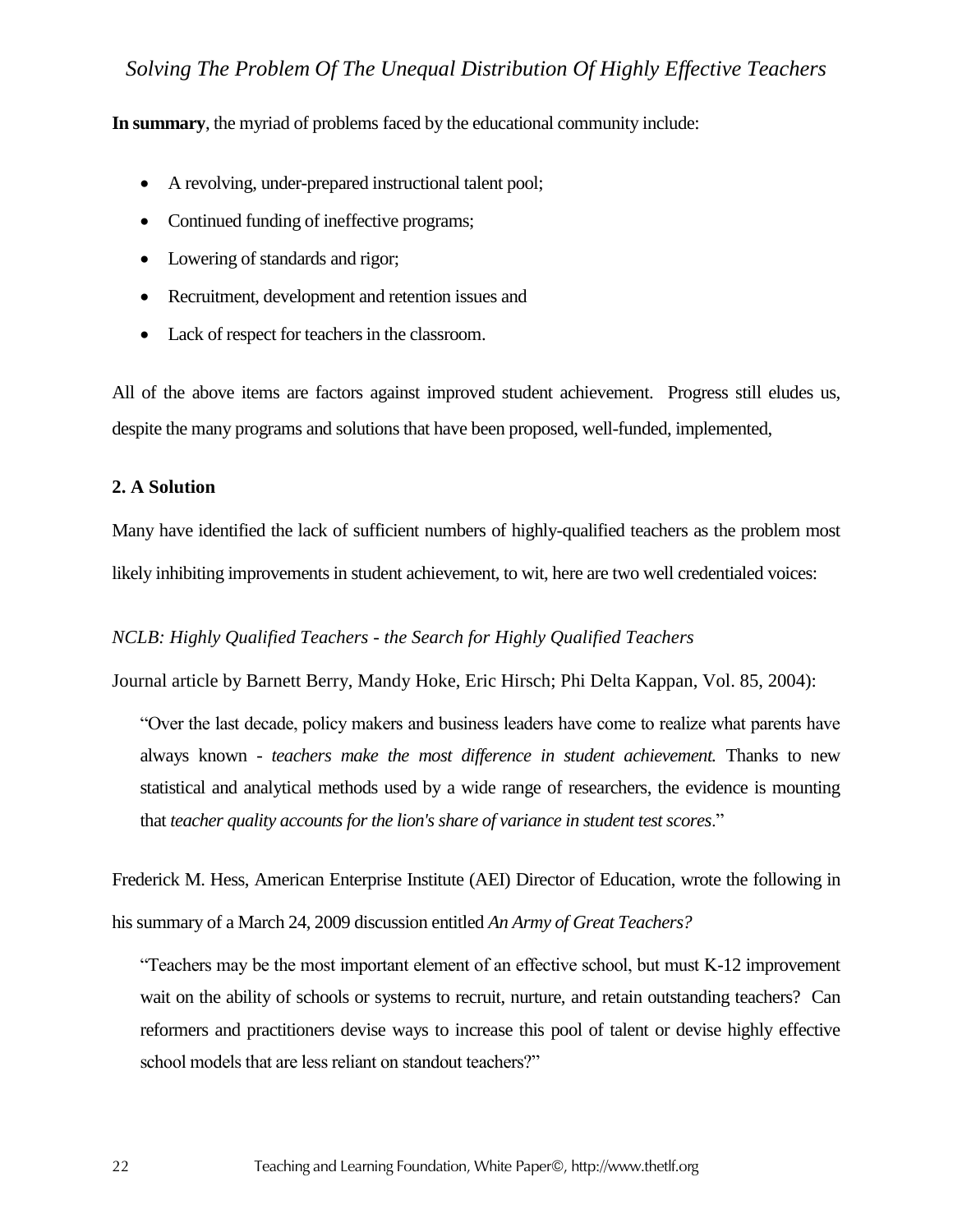Yes, reformers can find a way to increase the pool of talent and devise highly effective school models: by better preparing teachers already in the workplace. There is no need to encourage or coerce teachers from suburban to urban settings. A simpler, less costly and less disruptive strategy is to better supply the teachers at their schools when they have new assignments.

New teachers, veteran teachers and under qualified teachers will certainly benefit from a combination of sustained professional development, mentoring and continuing education and the benefits will accrue to their students. In this scenario the choice would not be between professional development and mentoring, it would combine them. In fact, such a program would not only support teachers with a combination of subject-specific curricula and mentoring, it would also add online courses for certification by subject. In this combination the subject-specific mentoring component would overlay and compliment any general mentoring program possibly already in place.

Steven F. Wilson, supported in his White Paper *Success At Scale In Charter Schooling*, published by the American Enterprise Institute (AEI), a sustained teacher development solution. His paper analyses the "No Excuses School" based on a traditional model. Wilson finds that even if all the elite college graduates went into teaching, there wouldn't be enough to provide a highly- qualified or effective teacher for every classroom. So, to scale the highly-qualified and effective teacher pool, he posits:

*"If teachers were provided a powerful instructional system—placement tests and guides for class formation; a sequential, content-rich curriculum tightly linked to state standards and taught to mastery; frequent electronic assessments; detailed pacing charts, and so on*—then skilled career educators of varying backgrounds might be able to achieve results similar to those posted by the No Excuses schools."

As mentioned earlier, decades of research show a one-to-one relationship between better prepared teachers and student improvement. The **Teaching Point** instructional support program is rooted in this research-based common-sense finding and the conclusion that we will never achieve our national goal of leaving no child behind until we *leave no teacher behind*™.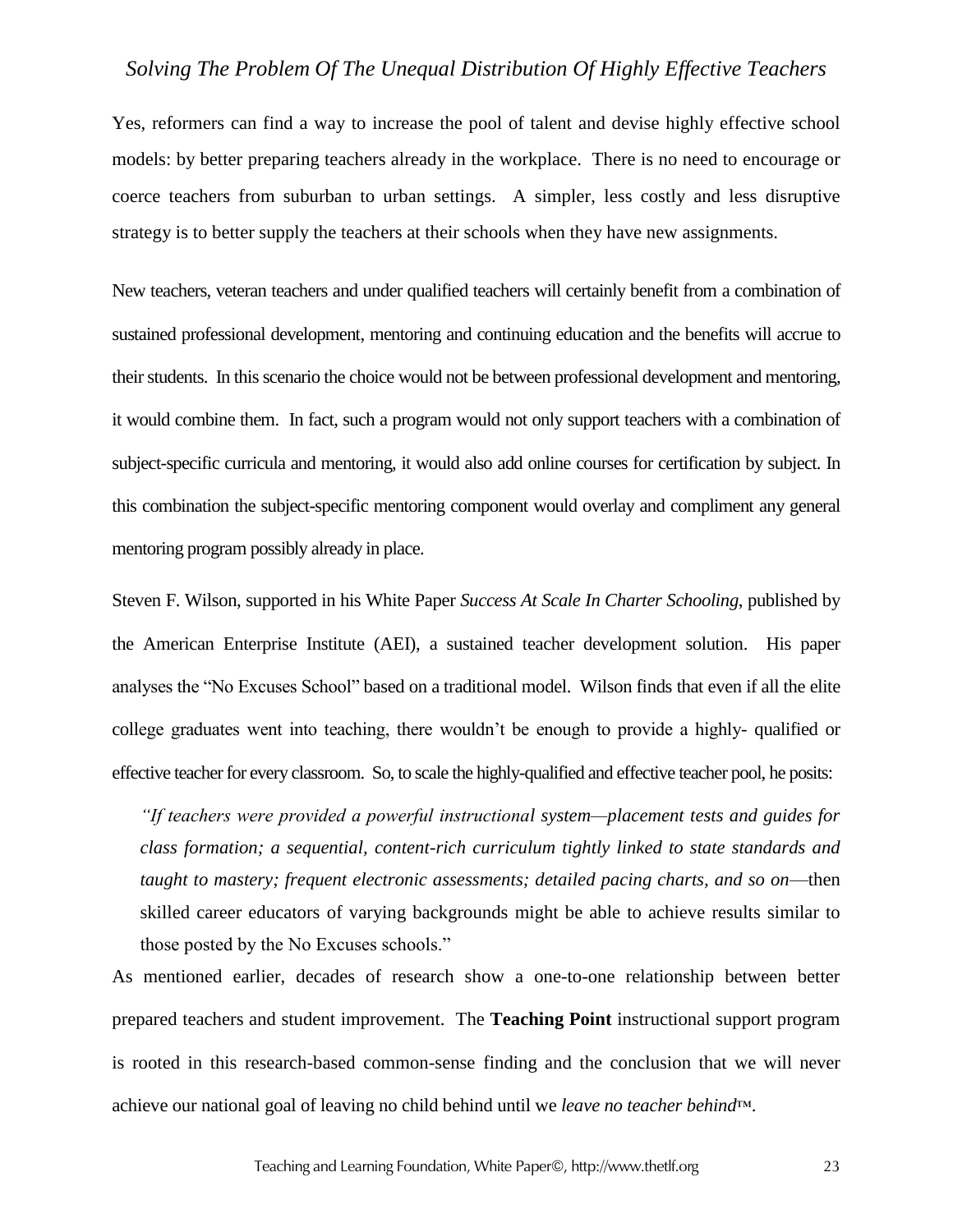**Teaching Point** proposes to address the problem of supplying highly-qualified and effective teachers in every classroom by the least costly and least intrusive method possible by better preparing teachers, in-place, with a sustained subject-specific professional development and subject-specific mentoring program.

In summary outline, the 3-part sustained professional development teacher training program (patent pending) developed by **Teaching Point** includes:

- 1) Complete subject-specific instructional materials,
- 2) Access to Subject-specific mentoring for the teacher and

3) Subject-specific Online Continuing education level 3-hour credit course, non-program related (not counting toward a Masters) specifically designed to prepare the teacher for the new subject assignment and certify them as highly-qualified and effective through an end of course content and pedagogy test.

In the development of this comprehensive solution to provide highly-qualified and effective teachers for every classroom, hundreds of teachers and administrators were asked the same following questions over the last 20 years.

#### **Questions to teachers and their responses**

*What are the elements of support you would find most helpful when learning a new teaching assignment?* The answer usually includes the desire for ongoing consistent access to a mentoring teacher of the subject and the access to their lesson files.

*Are materials available from some other sources?* They responded that although there are numerous lesson plan sites on the web and that they are helpful to experienced teachers looking for occasional complimentary resources, sifting through the posted stand alone lesson plans, activities or labs when you are new to a subject and don't know good material from bad or how to organize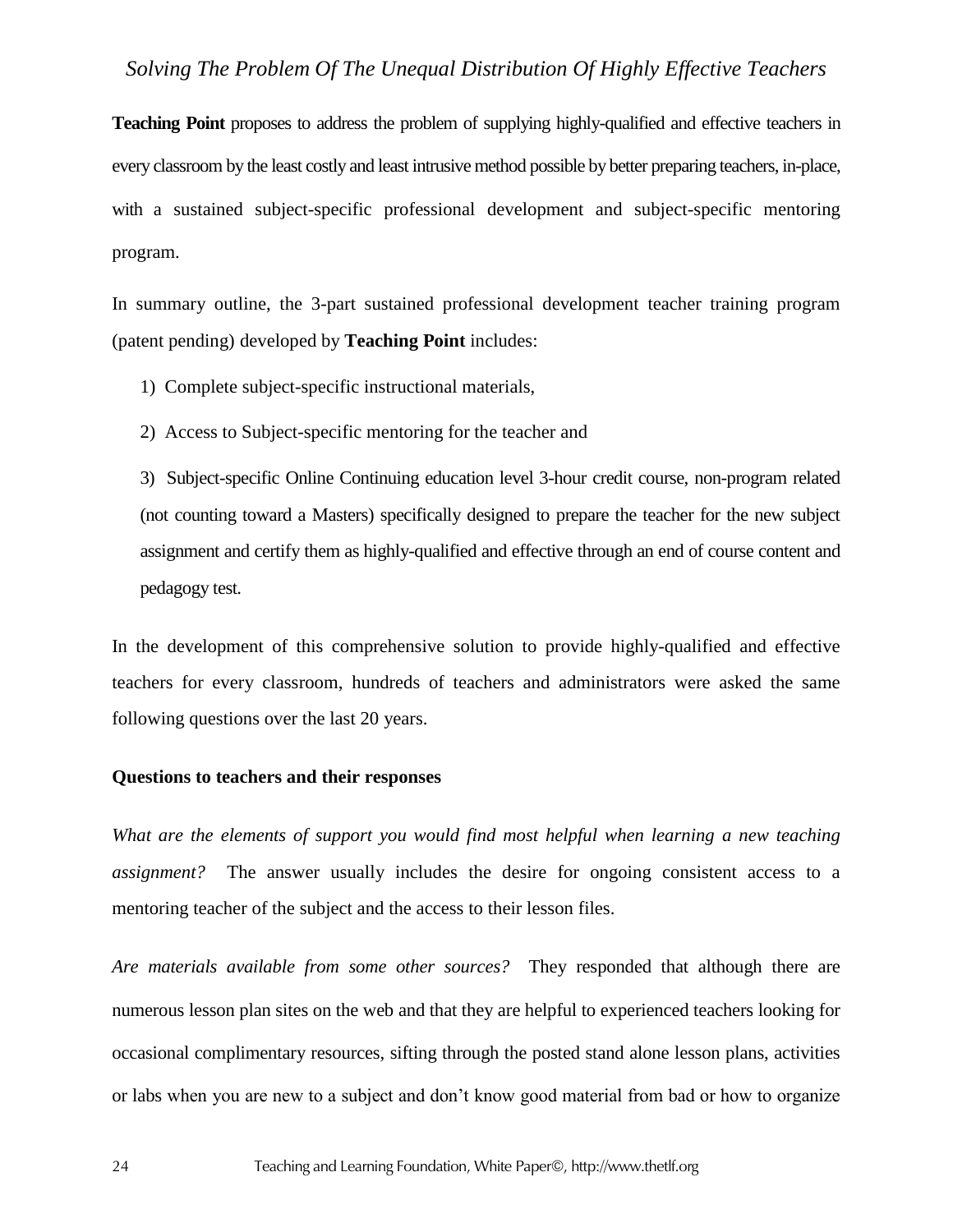the various pieces into a comprehensive daily presentation is a daunting task. Indeed, they find that to search for and discover high quality detailed material, if they can be found, is usually more time consuming than writing the lessons themselves (assuming they were motivated or qualified enough to do so).

Trying to string together a school year's worth of daily lessons with all the alignments, plans, class notes, activities, homework assignments, appropriate labs (that work) and assessments from these online free lesson plan sources is virtually impossible, and even if they could easily review them, the writing and teaching styles of each of the various teachers who wrote the individual materials is too inconsistent to use effectively. Teachers are also usually concerned that the general mentoring program available to them does not provide a teacher who is experienced or qualified in the subject of their new assignment.

Typically the general mentoring program provides tutoring in classroom management or teaching techniques as opposed to subject-specific help. Regarding subject content assistance, we asked:

*If there were teachers in the building who taught the same subject, would they be of help*? The answer came back many times that the other teacher is reticent to share. It seems it is a right of passage among teachers to write their own materials, essentially reinventing the wheel. Additionally, it seems to be a competitive concern as well for the experienced teachers (the humorous conclusion was that teachers may have failed 'sharing' in kindergarten). Also, sometimes a new teacher to a subject is the only teacher in the building who teaches that subject. In those cases, securing subject-specific mentoring becomes even more problematic.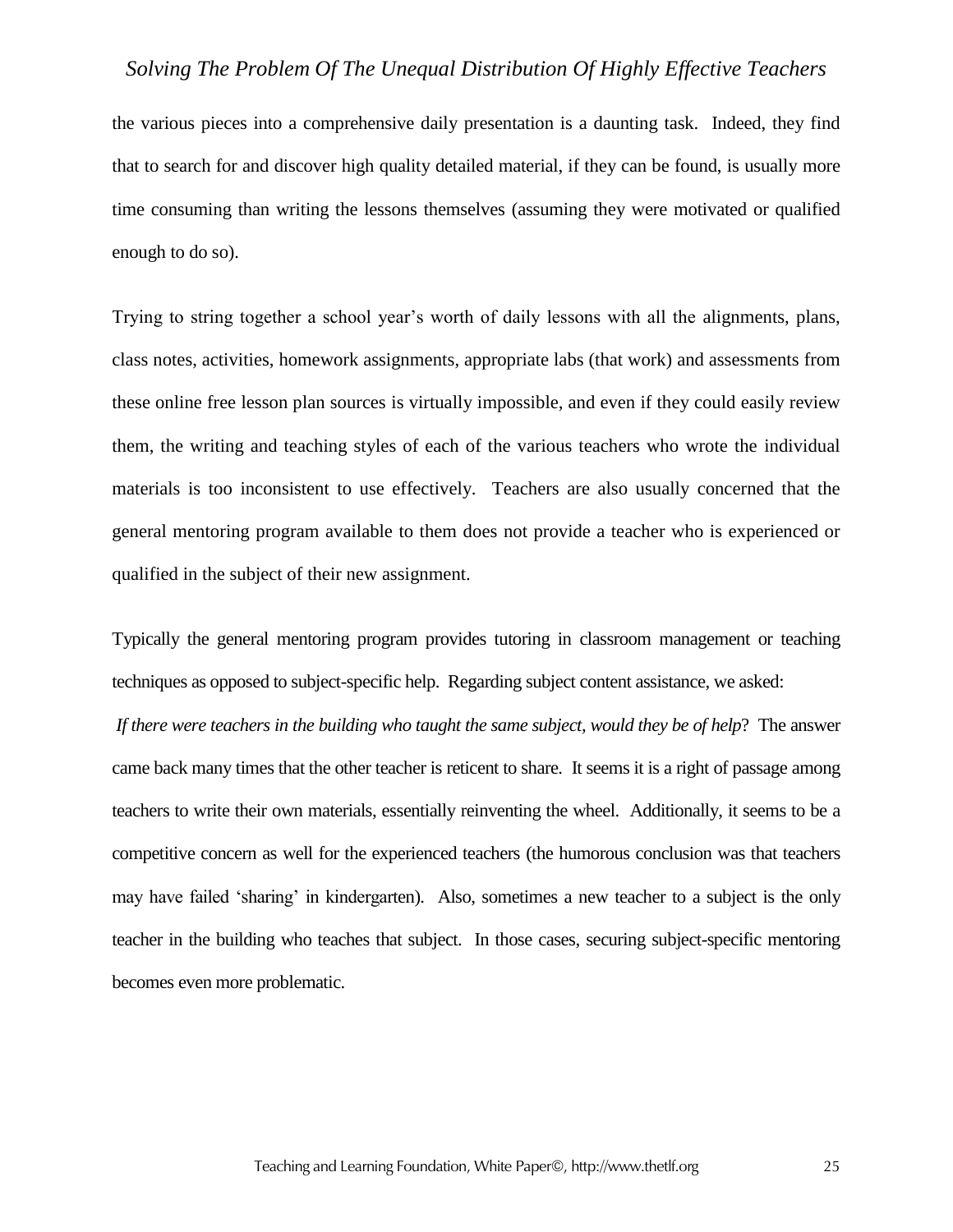#### **Questions to administrators and their responses**

Administrators were asked what concerns they had when forced from time-to-time to give a subject assignment to an under-qualified teacher. The answer was the need for a sustained professional development program that would best support those teachers in such unavoidable temporary assignments throughout the school year. The answer also voiced concerns that out-of-field assignments impact the standing of the school with the district, state and U.S. Department of Education.

Specifically they are concerned about Adequate Yearly Progress (AYP) given not all teachers are not knowledgeable of the subject content. They also ask if there is an emergency or alternative NCLB conforming path through the *High Objective Uniform State Standard of Evaluation* (HOUSSE) program where states are allowed to create subject content test to certified teachers as highly-qualified absent other academic or classroom experience) to highly-qualify these teachers and if subject-specific instructional support and subject-specific mentoring are available. Additionally, they are concerned about retention of teachers to whom they unavoidably need to make new assignments, particularly those who are veterans near retirement who will not want to take on the added workload (hundreds of hours of prep time) necessary to create the materials for the classroom.

#### **Questions to mentoring teacher-authors and their responses**

Of the experienced, highly-effective teachers who write their materials for publication in the **Teaching Point** *Expert Systems for Teaching Series*, we asked the same question: Is there such a comprehensive instructional support material available in their subject? Hundreds of teachers interviewed representing 120 different subjects published, answered a resounding "NO", in every case – such materials do not exist either domestically or internationally.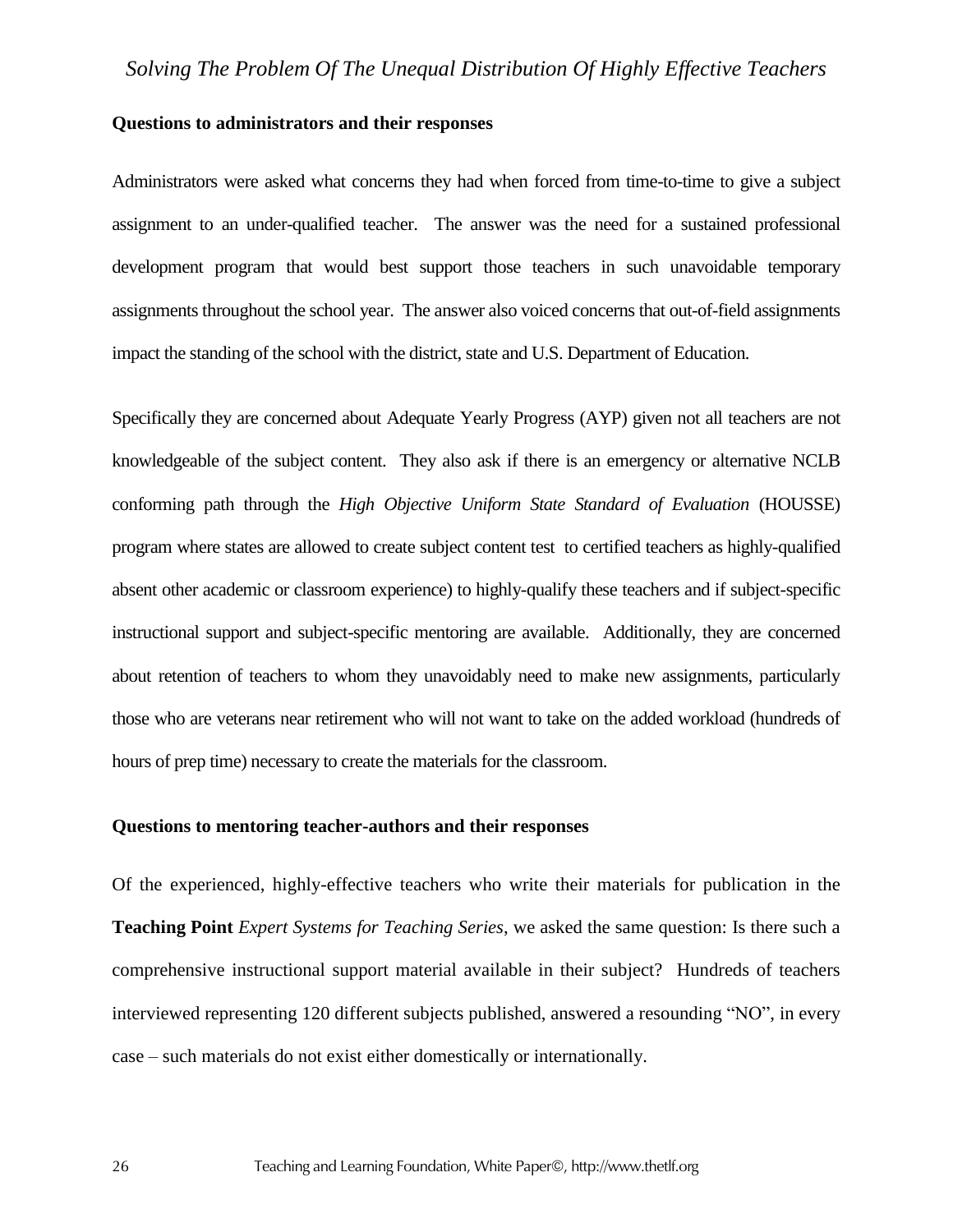#### **Response to teacher and administrator research**

In answer to these specific concerns and requests, **Teaching Point** 's *Expert Systems for Teaching Series,* is an omnibus series of complete subject-specific instructional support materials; a knowledge base for teaching in all subjects and iterations of those subjects (adapted, regular, honors, AP and IB) in English with translations to other languages (Spanish already in process). Each of the curricula contains all the materials typically created by individual teachers and expected by administration, as well as the supplementary elements that are generally not included even with a teacher edition of a textbook.

These elements include printed and electronic versions of standard alignments, a syllabus, a pacing guide, a detailed daily lesson plan, editable assessments and keys, editable class notes (PowerPoint's), complete student activity book or lab manual and subject-specific mentoring teacher access (through email). The eBook and printed editions of over 120 different courses already serve schools in all 50 states and over 75 countries.

In addition to the subject-specific curricula materials and subject-specific mentoring program **Teaching Point** is developing online continuing education courses to certify teachers on a subject-by-subject basis when they are assigned unavoidably out-of-field. Templates for the first four courses: pre-algebra, algebra, biology and chemistry have been constructed. The continuing education courses will be hosted by university partners to highly-qualify teachers by subject.

This professional development program offers a low cost method to address the problems created by new and under-qualified teachers in the classroom. When implemented, this program will lead to better prepared teachers, who will receive greater respect from their students for their obvious preparation efforts. These teachers, in turn, will respond with improved achievement leading to lowered truancy, higher graduation rates, and college and workforce readiness.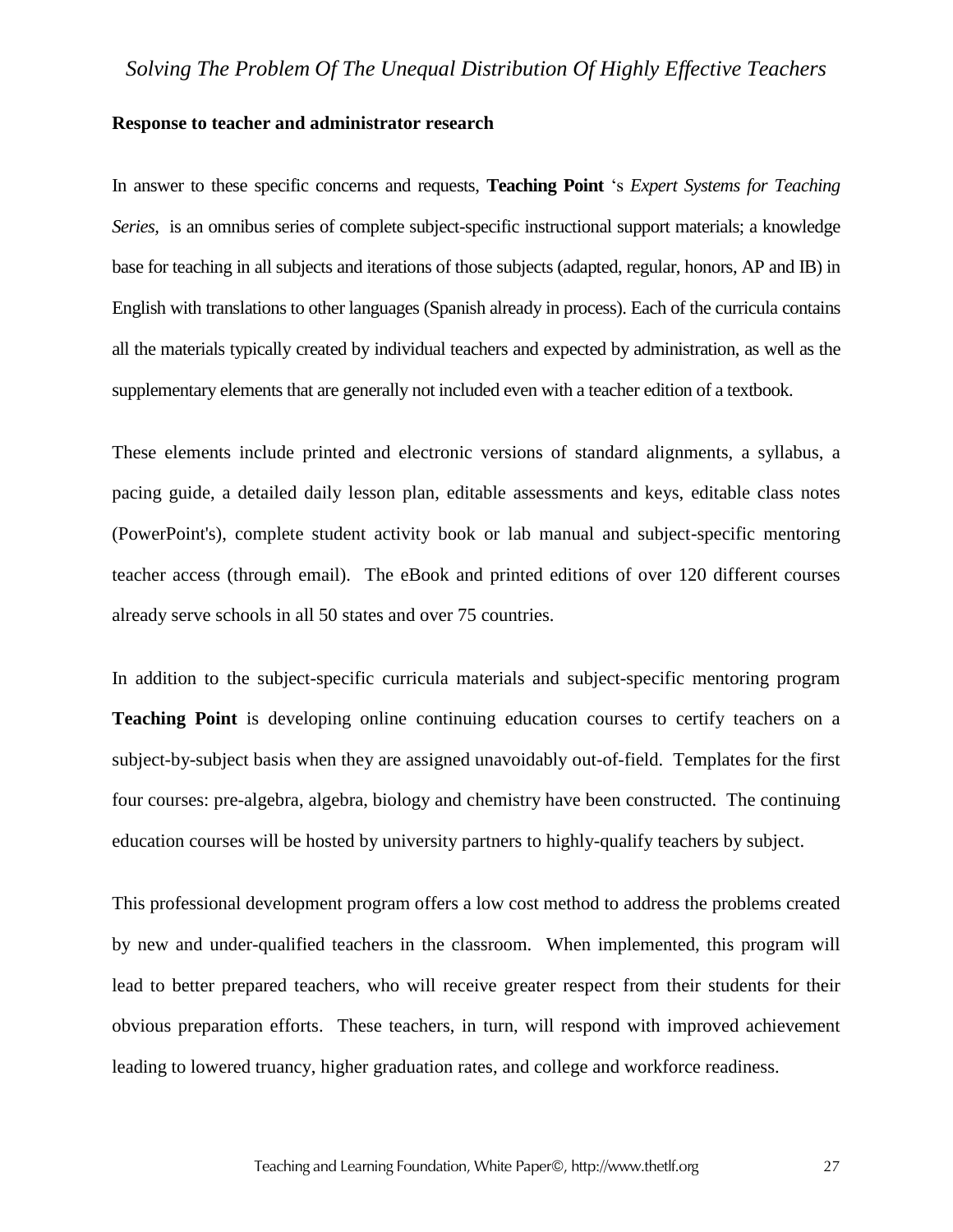In light of this well-documented quantifiable need, an economical and practical solution has developed with a knowledge base for teaching and sustained full-service teacher training program. In short, the **Teaching Point's** mission has crystallized in response to the problem of an educational system in crisis. Listed below are our goals:

- *Leave No Teacher Behind*™ by providing a solution to the national shortage of highlyqualified and effective teachers with an academically sound, day-to-day blue print for success in the classroom;
- Develop a care package for the educational community comprised of a complete series of subject and grade specific classroom preparation materials. Extensive materials would be available for teachers with new assignments and for teachers assigned out-of-field that include syllabus, standard alignments (including common core), pacing guide, detailed daily lesson plans, editable assessments, editable class notes and complete student activity book or lab manual without scripting allowing the teacher the ability to be creative in the classroom;
- Make subject-specific mentoring teachers available to instructors with new and out-of-field assignments through email (allowing for anonymity and reduction of the possibility of repercussions in one's own school);
- Develop more highly-qualified and effective teachers through a companion series of subjectspecific non-program related online continuing education or continuing education credit courses with university partners leading to higher certification rates (**Teaching Point** will partner with universities to develop courses based on Company material and share in tuition);
- Assist in the recruitment and retention of teachers;
- Improve teacher competence and qualifications by subject leading to highly effective teaching;
- Improve student achievement and reduce dropout rates;
- Improve high school graduation rates;
- Improve college and workforce readiness; and
- Assist in national economic development through these outcomes.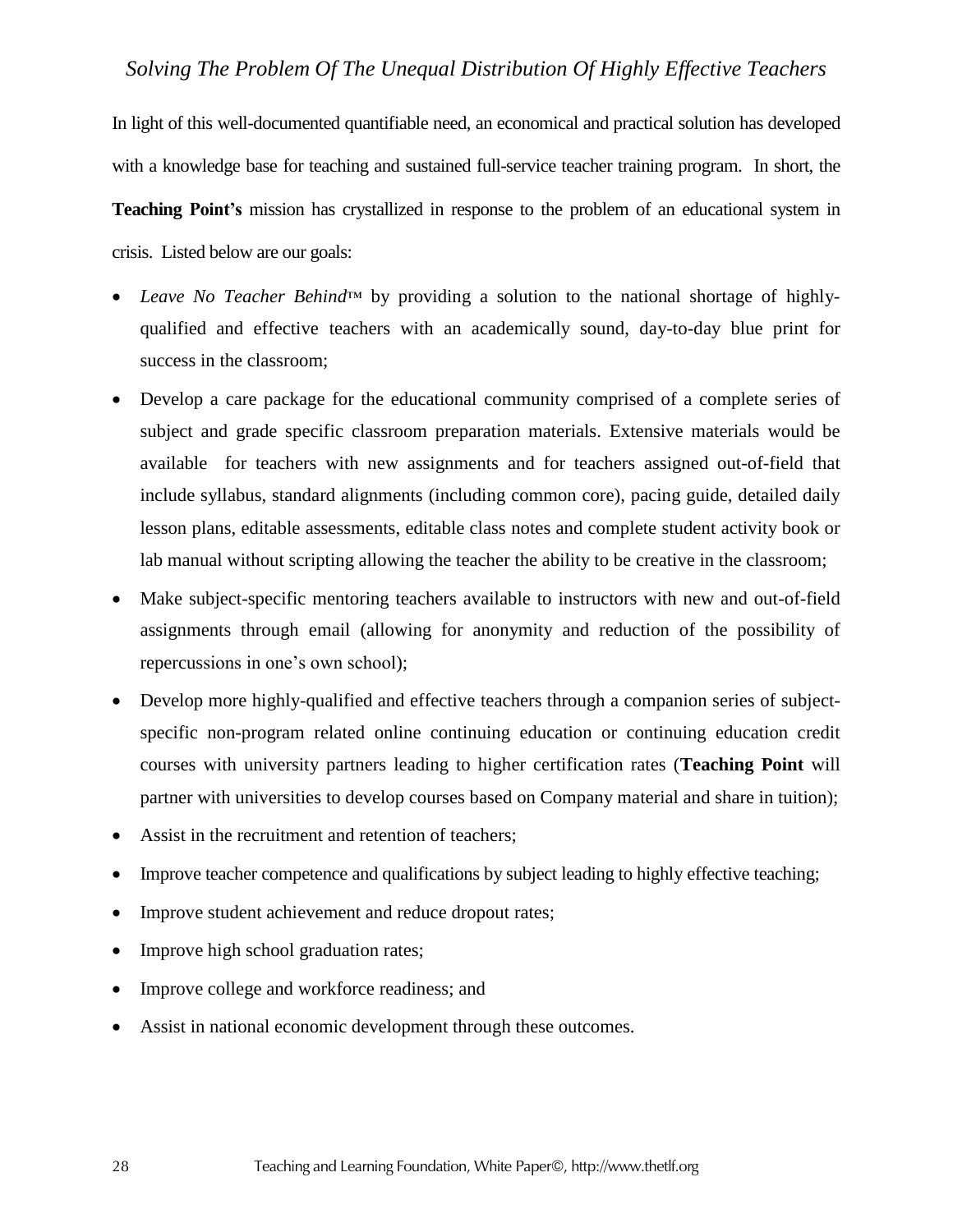Regardless of whether the *No Child Left Behind Education Act* mandate to certify that all teachers are "highly qualified" in their subject assignments and that schools attain student literacy and competency goals by 2006 (now revised to 2014) survives, each state still has a credentialing systems in place whose goals are to make sure the best qualified teachers are in each classroom.

To help districts move closer to achieving their own credentialing goals, there is certainly enough funding to accomplish this through the professional development budgets through the U.S. Department of Education and the states by reallocating from less than successful programs and/or discretionary funds held by state departments of education to this more practical and economical common sense program.

Collectively, over \$21 billion annually (2006 estimates, similar today) is invested by the 50 states and the U.S. Department of Education for the professional development and training of educators. Of that, 25% of the \$13 billion Title I program, or approximately \$3.25 billion must be used for professional development, and another approximately \$2.9 billion dollars comes from Title IIA Improving Teacher Quality State Grants as part of the NCLB (or its successor law). The remaining \$15 billion comes from the states themselves.

The National Commission on Teaching and America's Future report estimates the high rate of teacher turnover in U.S. school systems cost more than \$7 billion a year. According to the report, the costs included advertising and traveling to job fairs; hiring incentives and signing bonuses; the administrative processing and training of new recruits; mentoring and professional development for all teachers; salaries for substitutes; and separation costs if a teacher chose to quit. The "findings are a clear indication that America's teacher dropout problem is spiraling out of control," the report said.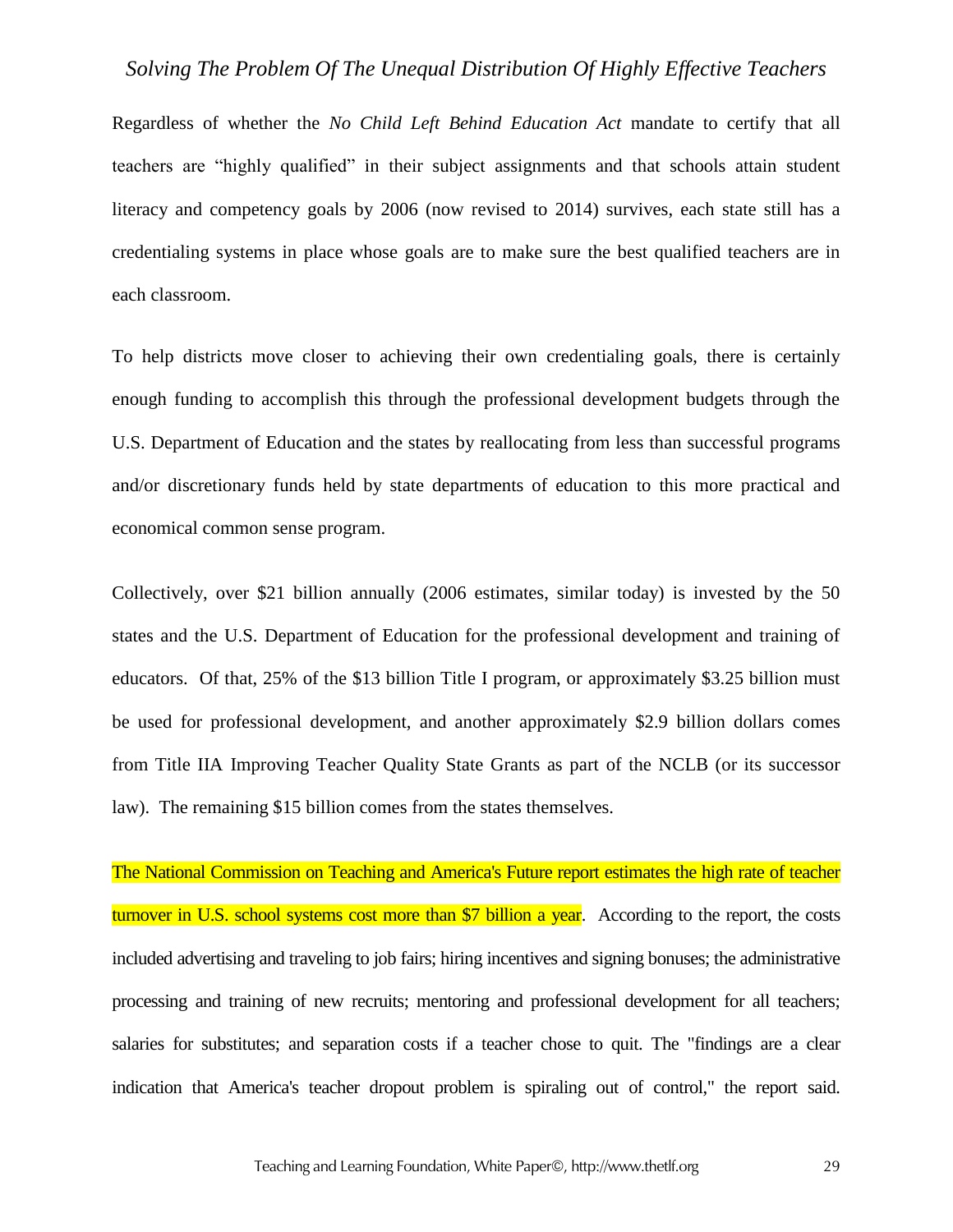The study said that so many teachers leaving the profession creates a self-perpetuating cycle of failure in some school systems, as a lack of experienced mentors and a sink-or-swim environment lead to trouble in the classroom and demoralization. Another study by the National Education Association, a teachers union, reports that nationally, about 50 percent of teachers leave their jobs within their first five years.

Yet another report finds that it costs approximately \$30,000 to recruit a new teacher and approximately \$15,000 to remediate students who were assigned to an underperforming teacher in terms of after school tutoring programs. The average teacher new to the profession now has a 3-5 year career before moving on to another.

This is an expensive and broken system whose negative effects can be minimized simply by providing a sustained professional development program with subject-specific instructional support materials, subject-specific mentoring and subject-specific online continuing education courses to highly-qualify teachers by subject.

According to the most recent *National Center for Educational Statistics*, there are approximately 261,000 under qualified secondary teachers nationally. The cost to qualify these secondary teachers (under any definition, federal or state) will be approximately \$1 billion (or less than 5% of the annual \$21 Billion professional development budgets already available to the states from the U.S. Dept. of Education each year. Some teachers are assigned to more than one new or outof-field subject per day. This assumes an average of 1.5 online courses at a funded cost of approximately \$1,414 each for the instructional support and mentoring teacher. In addition teachers would pay tuition of approximately \$1,200 per 3 credit online continuing education course (some universities have higher tuition rates than others which may impact the use of Title I or Title IIa funds applied by school districts for enrollments).